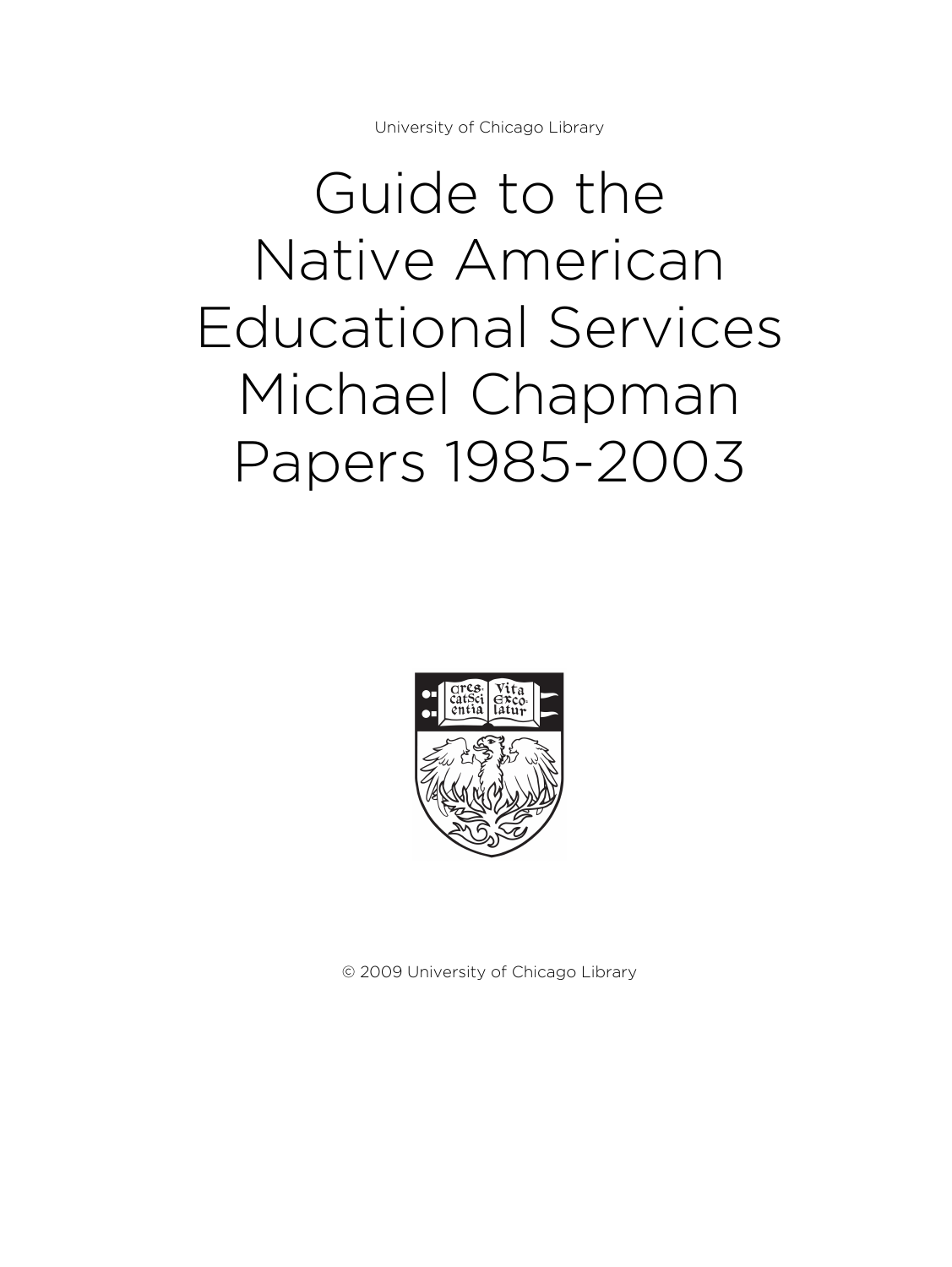# **Table of Contents**

| Information on Use<br>Access |  |
|------------------------------|--|
|                              |  |
|                              |  |
| Citation                     |  |
| <b>Biographical Note</b>     |  |
| Scope Note                   |  |
| <b>Related Resources</b>     |  |
| <b>Subject Headings</b>      |  |
| <b>INVENTORY</b>             |  |
| Series I: Government         |  |
| Series II: Education         |  |
| Series III: Publications     |  |
| Series IV: Restricted        |  |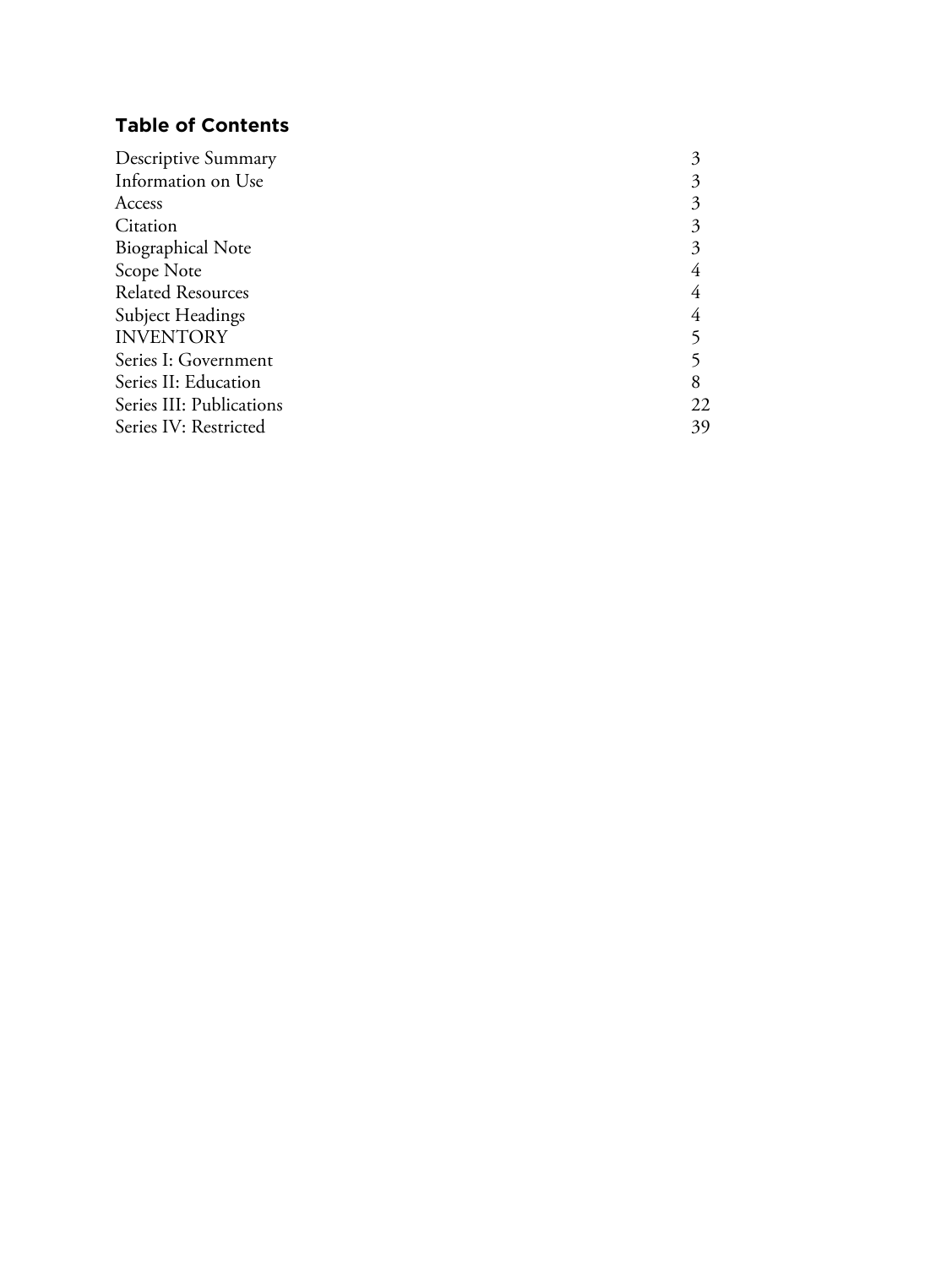# **Descriptive Summary**

| <b>Identifier</b> | <b>ICU.SPCL.NAESCHAPMANM</b>                                                                                                                                                                                                                                                                                                                                                                                                                                                                                                                            |
|-------------------|---------------------------------------------------------------------------------------------------------------------------------------------------------------------------------------------------------------------------------------------------------------------------------------------------------------------------------------------------------------------------------------------------------------------------------------------------------------------------------------------------------------------------------------------------------|
| <b>Title</b>      | Native American Educational Services. Chapman, Michael. Papers                                                                                                                                                                                                                                                                                                                                                                                                                                                                                          |
| Date              | 1985-2003                                                                                                                                                                                                                                                                                                                                                                                                                                                                                                                                               |
| <b>Size</b>       | 5.75 linear feet (12 boxes)                                                                                                                                                                                                                                                                                                                                                                                                                                                                                                                             |
| <b>Repository</b> | Special Collections Research Center<br>University of Chicago Library<br>1100 East 57th Street<br>Chicago, Illinois 60637 U.S.A.                                                                                                                                                                                                                                                                                                                                                                                                                         |
| <b>Abstract</b>   | Michael Chapman is a fundraiser, political advisor, and Menominee tribe<br>official. An alumnus of Native American Educational Services College,<br>Chapman went on to serve in an administrative capacity at the school,<br>including work as assistant to the President, Trustee, and Chairman. The<br>collection forms part of the archives of Native American Educational<br>Services, and contains government documents and publications dealing with<br>the relationship between Native American communities and the United<br>States government. |

# **Information on Use**

# **Access**

Series IV contains student materials and personnel files that are restricted for 80 years.

The rest of the collection is open for research, with no restrictions.

# **Citation**

When quoting material from this collection, the preferred citation is: Native American Educational Services. Chapman, Michael. Papers, [Box #, Folder #], Special Collections Research Center, University of Chicago Library

# **Biographical Note**

Michael Chapman is a fundraiser, political advisor, and Menominee tribe official. Chapman's clients have included the National Congress of American Indians, the Institute of American Indian Arts, the Inter-Tribal Bison Cooperative, Americans for Indian Opportunity, Council of Energy Resource Tribes, First Nations Development Institute, and the American Indian Rights Fund. He has worked on tribal, state, and congressional political campaigns, and has also served in administrative and advisory positions in the United States Department of the Interior. An alumnus of Native American Educational Services College, Chapman went on to serve in an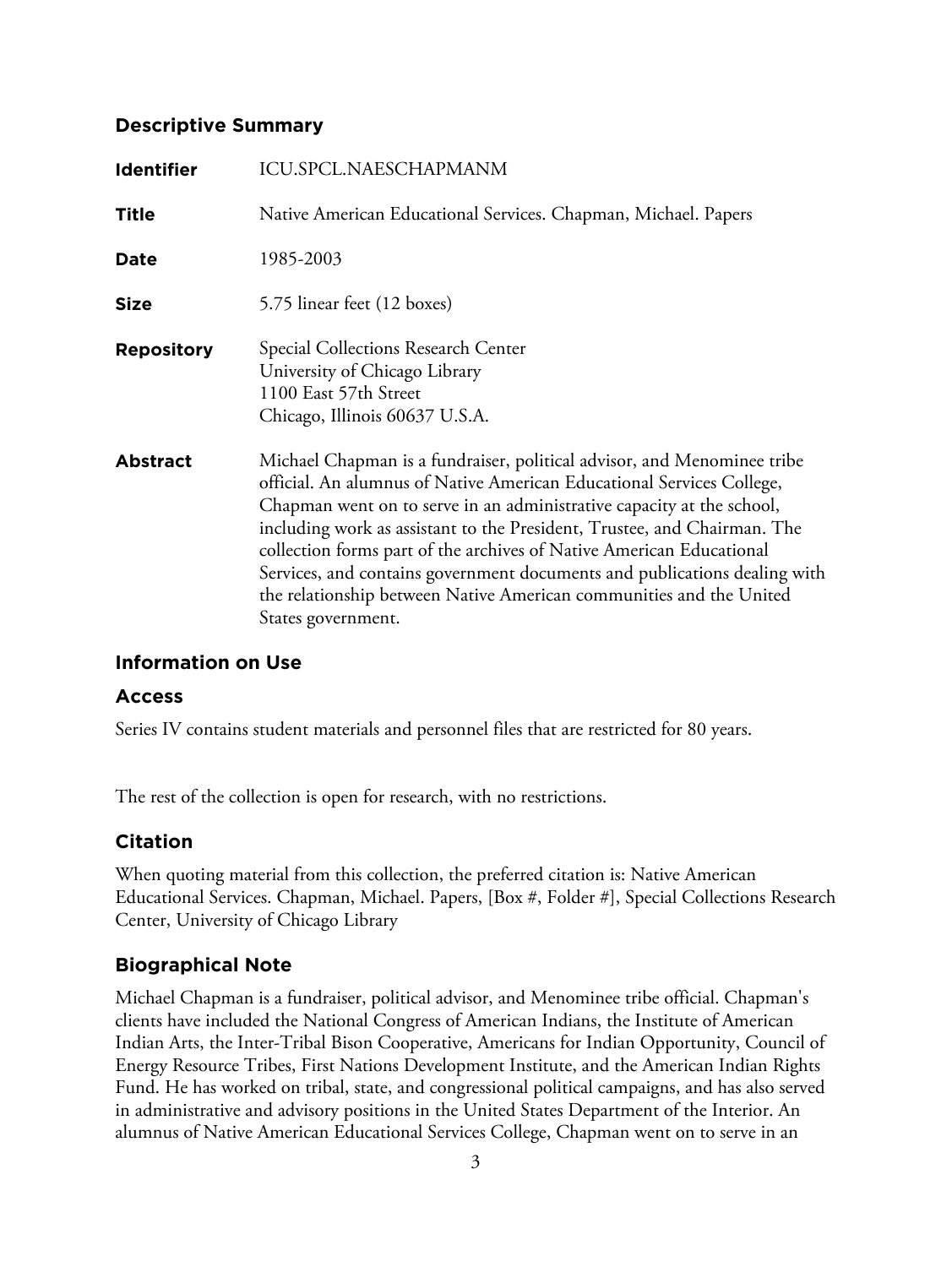administrative capacity at the school, including work as assistant to the President, Trustee, and Chairman.

# **Scope Note**

The Michael Chapman Papers form part of the archives of Native American Educational services, and contain government documents and publications dealing with the relationship between Native American communities and the United States government.

The collection has been organized into four series.

Series I: Government, includes copies of congressional and federal documents that detail funding and social relations with Native Americans, as well as materials from Native American conventions and conferences dealing with government relations. Much of this material deals with Native American communities' relations with the Bureau of Indian Affairs and the United States Department of the Interior. This series has been arranged alphabetically and then chronologically.

Series II: Education, contains materials related to Chapman's work in Native American education This contains some information on the Pell Grant and the "Fast Start Team," but the majority of the series is taken up by documents related to the White House Conference on Indian Education, including resolutions and proceedings. This series has been arranged alphabetically and then chronologically.

Series III: Publications, contains books, photocopies of articles, reviews, and manuals by various organizations. Most are related to either technology or Native American relations. There are a large number of photocopies of newspaper articles regarding the Clinton administration's relationship with Native American communities. There are also files on IndianNet, an online database of Native Americans, and other technology-related products. This series has been arranged alphabetically and then chronologically.

Series IV, Restricted, contains materials related to student performance and personnel.

# **Related Resources**

The following related resources are located in the Department of Special Collections:

http://www.lib.uchicago.edu/e/spcl/select.html

# **Subject Headings**

• Chapman, Michael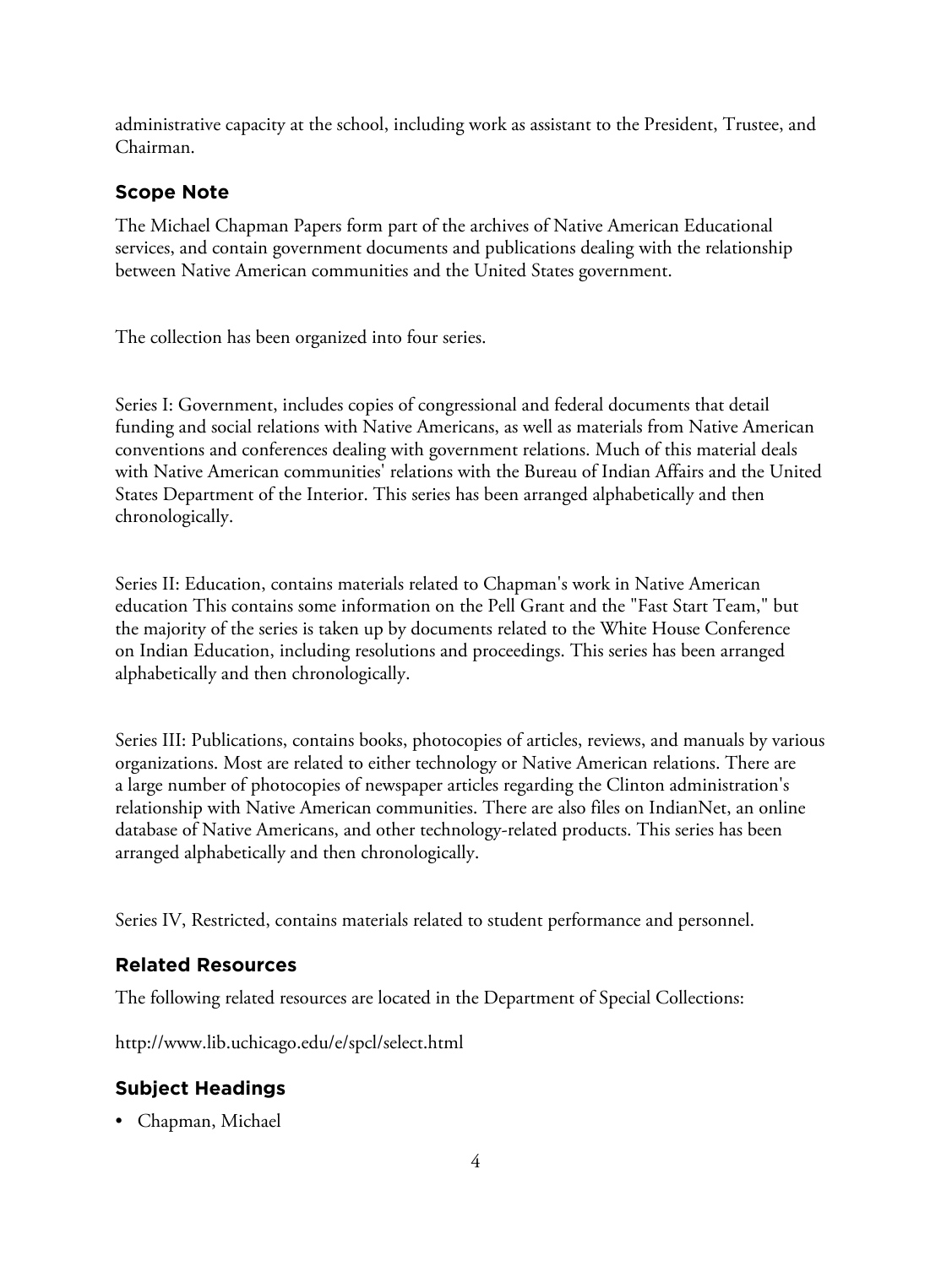- NAES College
- Indian universities and colleges -- United States
- Indians of North America
- Indians of North America -- Education (Higher)

# **INVENTORY**

# **Series I: Government**

# **Box 1**

# **Folder 1**

Bureau of Indian Affairs, Congressional record, "A Bill to Grant Authority to Provide Social Services Block Grants Directly to Indian Tribes, and for Other Purposes; to the Committee on Finance," 1995

# **Box 1**

# **Folder 2**

Bureau of Indian Affairs, correspondence, Ada E. Deer, regarding the sale of Chief Oshkosk Trading Post and Museum in Egg Harbor, Wisconsin, 1996

# **Box 1**

# **Folder 3**

Bureau of Indian Affairs, House Budget Recommendations, "Impact of Proposed FY 1996 Budget Resolutions on the Bureau of Indian Affairs," 1995

# **Box 1**

### **Folder 4**

Bureau of Indian Affairs, "Impacts of Funding at 75 Percent of FY 1995 Enacted," 1996

# **Box 1**

# **Folder 5**

Bureau of Indian Affairs, "Indian Financing Act Fiscal Year 1994 Annual Report," 1995

# **Box 1**

# **Folder 6**

Bureau of Indian Affairs, media release, "Administration Officials Deliver Progress Report to Tribal Leaders," 1995

# **Box 1**

# **Folder 7**

Bureau of Indian Affairs, media release, "Bureau of Indian Affairs 1996 Budget Requests \$2.36 Billion; Continues Shift to Resources to Tribes," 1995

# **Box 1**

# **Folder 8**

Bureau of Indian Affairs, media release, "Welfare Reform, The Ho-Chuck Nation; Block Grants, Eligibility, Work Requirements, Additional Block Grants, Indian Amendments to Welfare Legislation Reform," 1995

# **Box 1**

# **Folder 9**

Bureau of Indian Affairs, National Congress of American Indians mid –year convention, 1995

# **Box 1**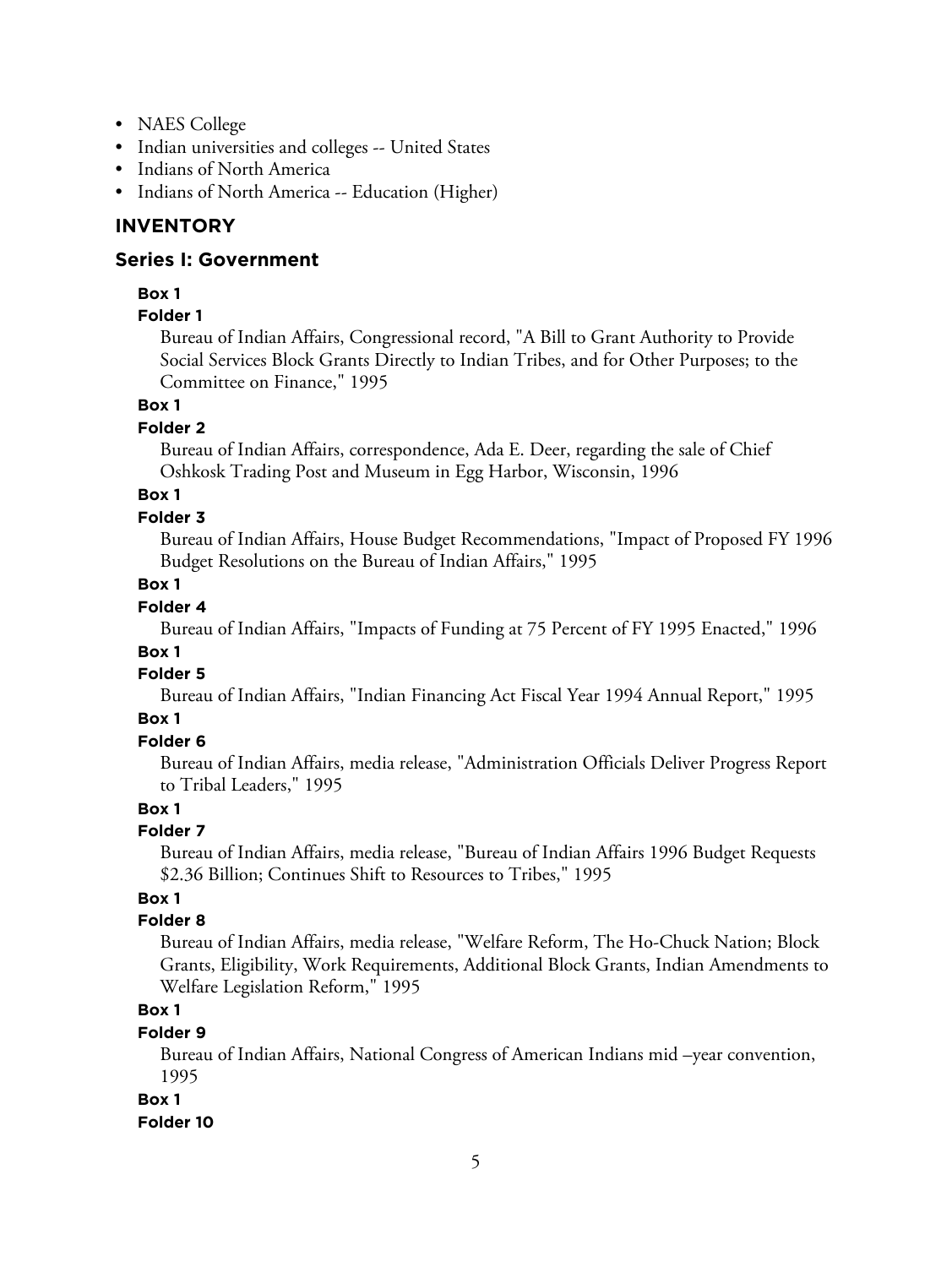Bureau of Indian Affairs, "Statement of Ada E. Deer Before the Senate Committee on Indian Affairs," July 15, 1993

# **Box 1**

### **Folder 11**

Bureau of Indian Affairs, "Statement of Chairman McCain for the Committee Hearing on Bureau of Indian Affairs Reorganization," March 8, 1995

# **Box 1**

### **Folder 12**

Bureau of Indian Affairs, "Statement of Joann Sebastian Morris, Acting Director, Office of Tribal Services, Bureau of Indian Affairs, Department of the Interior, at the Hearing Before the House Committee on Natural Resources Subcommittee on Native American and Insular Affairs, on H.R. 1448, a Bill which Would Amend the Indian Child Welfare Act of 1978," May 10, 1995

# **Box 1**

#### **Folder 13**

Bureau of Indian Affairs, survey, "Selected Results from the 1994 Bureau of Indian Affairs Youth Risk Behavior Survey," 1995

#### **Box 1**

### **Folder 14**

Litigation, report, "Recent Litigation Under the Indian Gaming Regulatory Act," at the National Congress of American Indians Convention, 1993

### **Box 1**

### **Folder 15**

Policy, "Recommendations for Indian Policy – Message from the President of the United States Transmitting Recommendations for Indian Policy," 1970

# **Box 1**

#### **Folder 16**

United States Department of the Interior, article, "Babbitt Brings Message to Keshena," 1995

### **Box 1**

### **Folder 17**

United States Department of the Interior, Assistant Secretary of Indian Affairs Ada E. Deer, remarks before the Alaska Federation of Natives 29th Annual Convention, October 20, 1995

### **Box 1**

### **Folder 18**

United States Department of the Interior, correspondence, formal invitation to Earth Day presentation and reception, April 1995

### **Box 1**

### **Folder 19**

United States Department of the Interior, correspondence, "The Fractionated Ownership of allotted lands – Problems Facing Individual Indians, Tribes, and the Bureau of Indian Affairs," November 1994

#### **Box 1**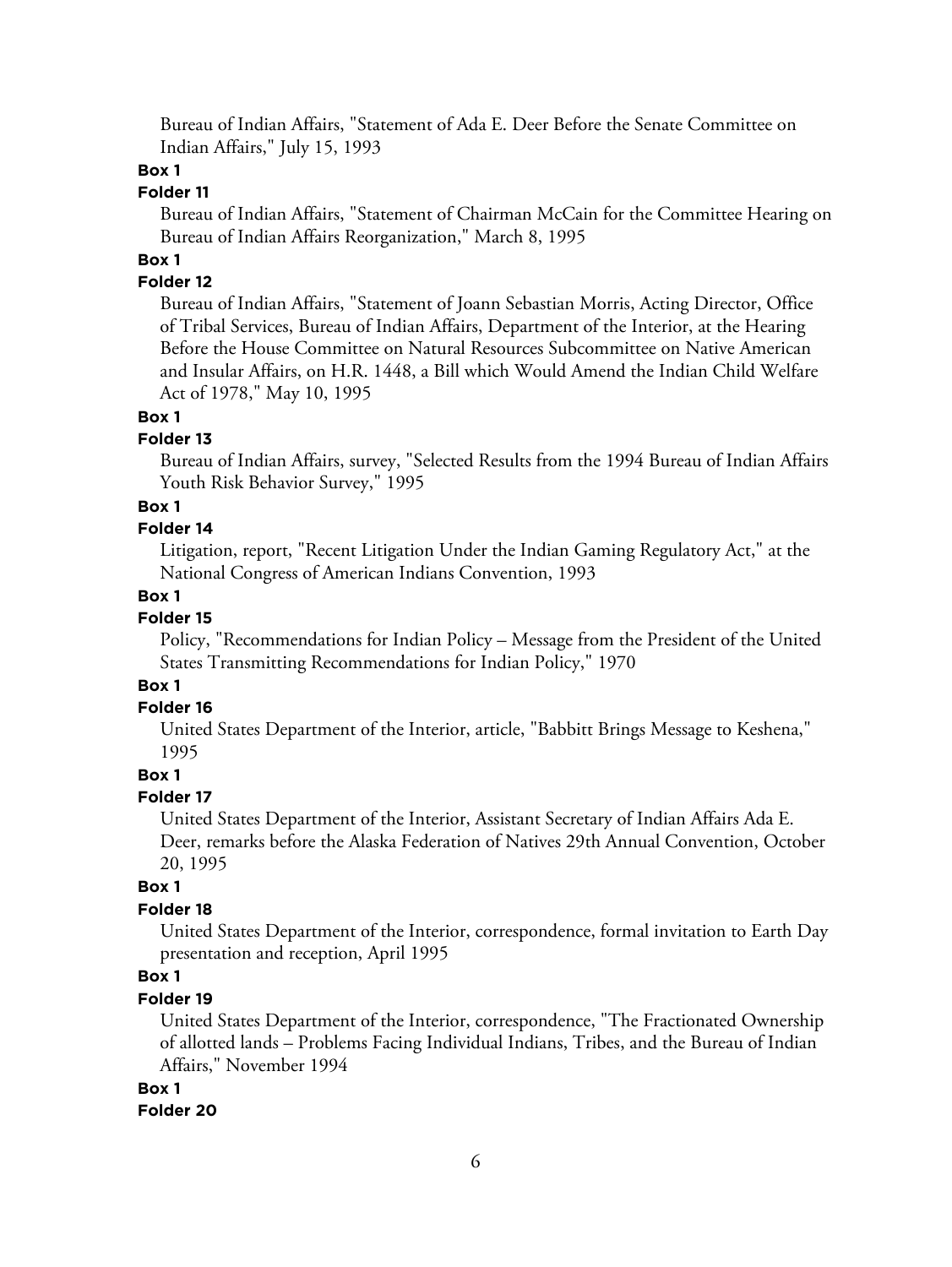United States Department of the Interior, correspondence, "Legislative Proposal to Address the Indian Heirship Problem," 1994

# **Box 1**

# **Folder 21**

United States Department of the Interior, correspondence, Senator Hatfield, regarding financial year 1996 appropriations bills for Interior and related agencies, concerns about the bill and amendments to restore funding to Indian programs, 1995

# **Box 1**

### **Folder 22**

United States Department of the Interior, correspondence, United States Senate, Commission on Indian Affairs, hearing and testimony regarding American Indian Policy Information Center, October 1995

### **Box 1**

### **Folder 23**

United States Department of the Interior, media release, "Fact Sheet Regarding, Senate Appropriations Committee Slashed the Bureau of Indian Affairs Financial Year 1996 President's Budget by \$434.5 million (23%)," August 1995

### **Box 1**

### **Folder 24**

United States Department of the Interior, memo, "Contract Funds to Meet Matching Requirements for Other Federal and Non-Federal Programs," 1994

# **Box 1**

# **Folder 25**

United States Department of the Interior, memo, "Request for Briefing Materials for National Congress of American Indians Convention from Acting Director, Congressional and Legislative Affairs," 1995

# **Box 1**

# **Folder 26**

United States Department of the Interior, memo, "Request for Briefing Materials for National Congress of American Indians Convention from Acting Director, Congressional and Legislative Affairs," update, 1995

### **Box 1**

# **Folder 27**

United States Department of the Interior, news release, "Interior Department Recommends Legislative Options to Resolve Tribal Trust Fund Balance Disputes," December 1996

### **Box 1**

# **Folder 28**

United States Department of the Interior, notice of hearing, "Bill to Establish an American Indian Policy Information Center," October 1995

# **Box 1**

# **Folder 29**

United States Department of the Interior, order, "Departmental Responsibilities for Indian Trust Resources," 1993

### **Box 1**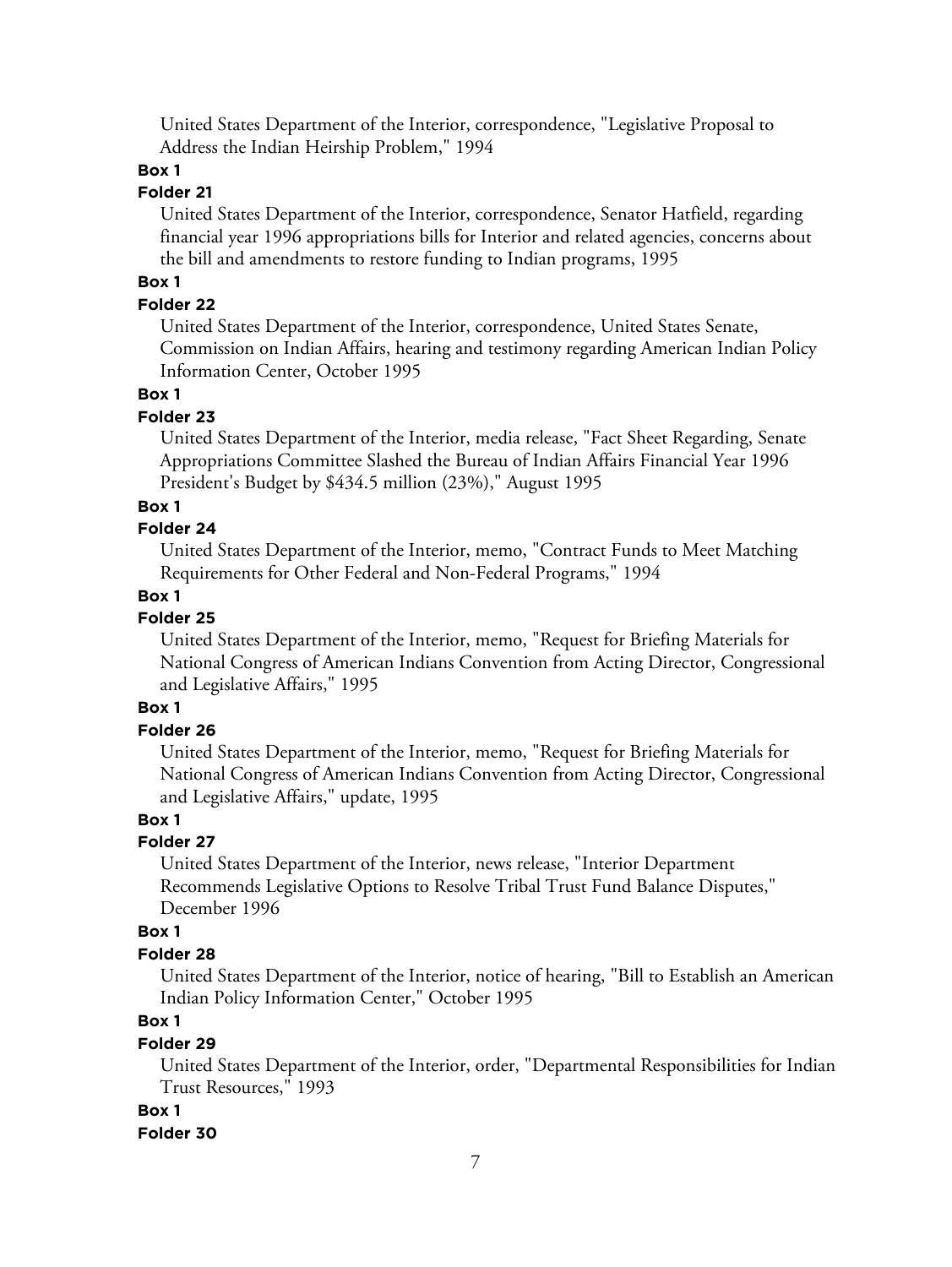United States Department of Justice, "Attorney General Janet Reno Announced Initial Steps to Address American Indian Concerns Raised at the National American Indian Conference," 1994

### **Box 1**

#### **Folder 31**

United States Department of Justice, "Attorney General Janet Reno Launches Tribal Court Initiative to Fight Crime in Indian Country," 1995

# **Box 1**

# **Folder 32**

United States Department of Justice, "Office of Justice Programs Creates Indian Desk to Enhance Services to Native Americans," 1995

#### **Box 1**

#### **Folder 33**

United States Government and conference documents, "Bibliography of Topics for the Native American Rights Fund 25th Anniversary Indian Law Symposium," August 4, 1995

### **Box 1**

# **Folder 34**

United States Government and conference documents, brochures, Office of the Assistant Secretary – Indian Affairs, Office of Alcohol and Substance Abuse Prevention, January 1996

### **Box 1**

# **Folder 35**

United States Government and conference documents, convention packet, National Congress of American Indians, June 1992

### **Box 1**

### **Folder 36**

United States Government and conference documents, handouts at the United States Mission to the United Nations Commission on Sustainable Development, April 1995

# **Box 1**

# **Folder 37**

United States Government and conference documents, petitions, "Summary Status of Acknowledgment Cases as of June 25, 1996"

### **Series II: Education**

### **Box 1**

### **Folder 38**

Education, "Financial Aid for All Students," information on Pell Grant Entitlement and Graduate Assistance, undated

# **Box 1**

# **Folder 39**

Education, list of recommendations for states, undated

### **Box 1**

# **Folder 40**

Fast Start Team, action plan, January 1992

#### **Box 2**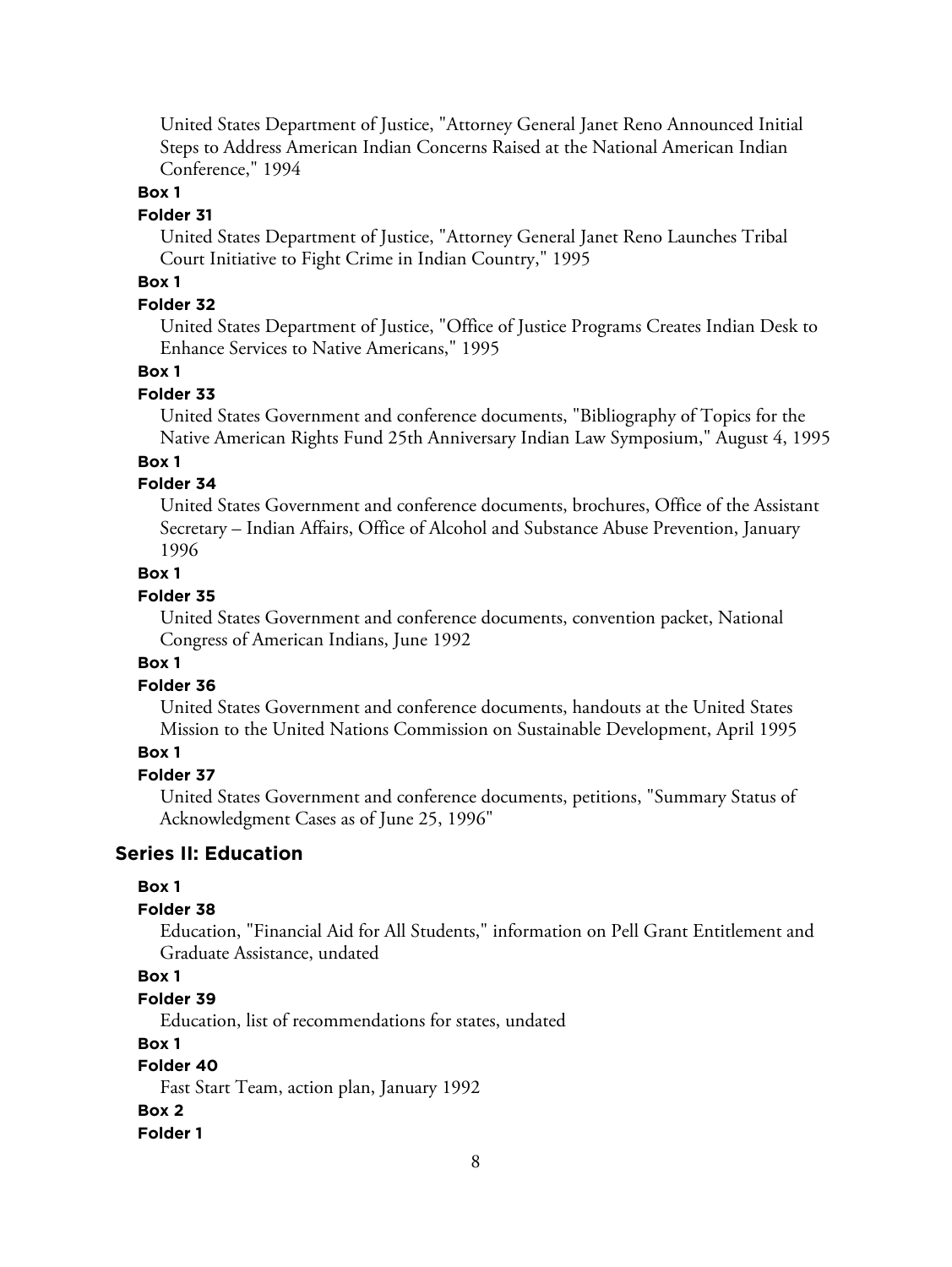Fast Start Team, "Discussion on Community/Tribe Issues," January 1992

**Box 2**

### **Folder 2**

Fast Start Team, "Motion for Adoption of a Resolution," January 1992

### **Box 2**

# **Folder 3**

Fast Start Team, position paper, "Family Preservation," January 1992

# **Box 2**

# **Folder 4**

Fast Start Team, position paper, "Family (Foster, Adoptive, Kin) Recruitment, Retention and Support," January 1992

### **Box 2**

### **Folder 5**

Fast Start Team, position paper, "Knowledge Development and Sharing," January 1992

# **Box 2**

# **Folder 6**

Fast Start Team, position paper, "Transition Services," January 1992

### **Box 2**

# **Folder 7**

Fast Start Team, workgroup two, "Community/Tribe Issues," January 1992

# **Box 2**

# **Folder 8**

Fast Start Team, workgroup two, "Family Issues," January 1992

# **Box 2**

# **Folder 9**

Fast Start Team, workgroup two, meeting minutes, draft, January 1992

# **Box 2**

# **Folder 10**

Fast Start Team, workgroup two, "Student Issues," January 1992

### **Box 2**

### **Folder 11**

Miscellaneous, announcement, address change for Michael Chapman and Associates, undated

# **Box 2**

### **Folder 12**

Miscellaneous, luncheon address, "One Tipi, One Fire – Protecting Family Traditions," by Elizabeth Lohah Homer, September 1995

# **Box 2**

# **Folder 13**

Miscellaneous, memo, school closures, January 1996

# **Box 2**

#### **Folder 14**

Miscellaneous, notes, teacher training and professional development, undated

### **Box 2**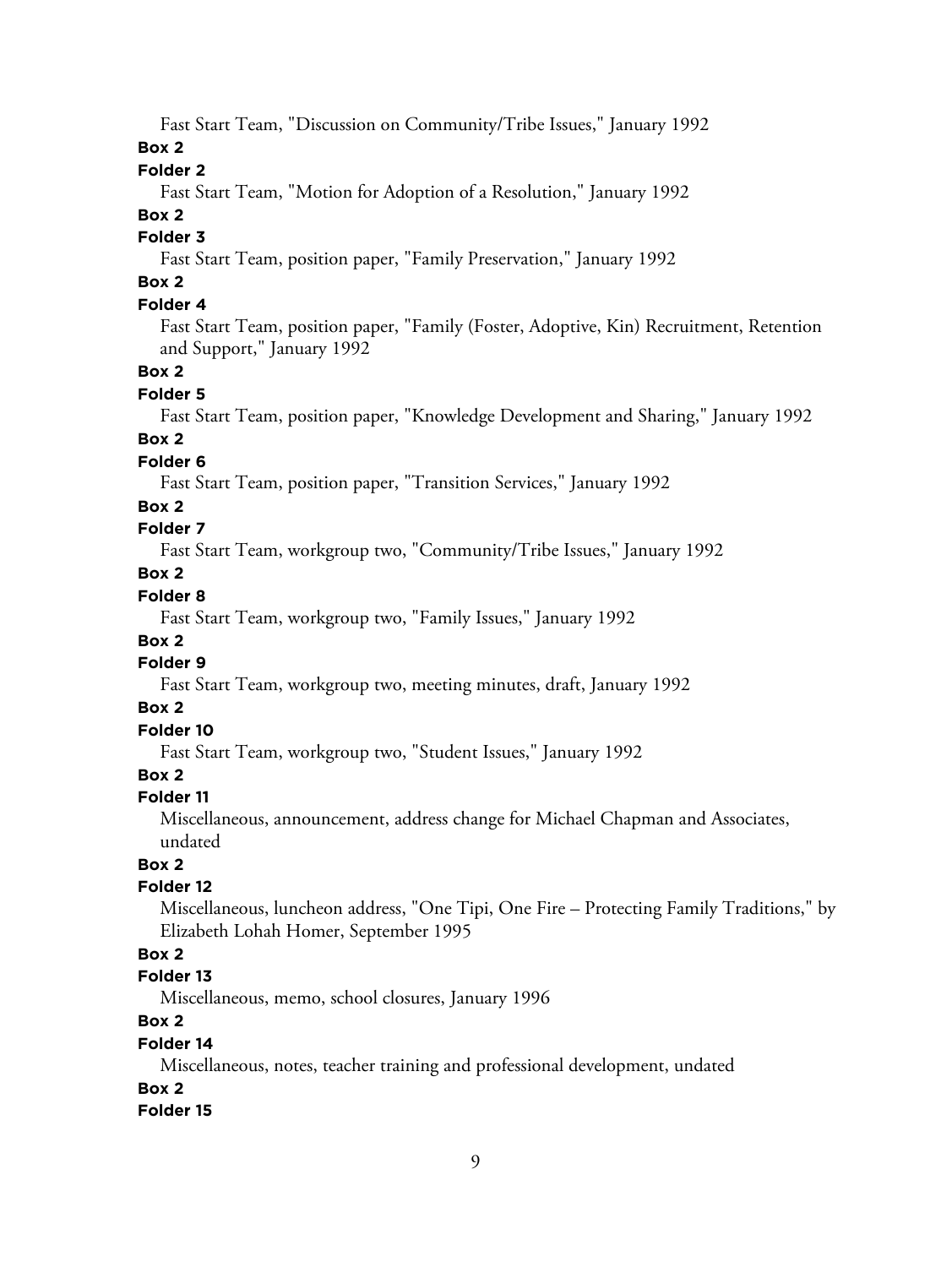Miscellaneous, press release, "President Clinton Names Jeanne Givens to the Board of Trustees of the Institute of American Indian and Alaska Native Culture and Arts Development," May 1996

### **Box 2**

#### **Folder 16**

Miscellaneous, "Report of the Alaska Natives Commission," May 1994

### **Box 2**

# **Folder 17**

Miscellaneous, stationary, undated

# **Box 2**

### **Folder 18**

White House Conference on Indian Education, adopted rules, January 1992

#### **Box 2**

### **Folder 19**

White House Conference on Indian Education, conference outcome, American Indian University Network, 1992

# **Box 2**

### **Folder 20**

White House Conference on Indian Education, conference outcome, form, "Levels – Tribe, Local, State, and Federal," 1992

### **Box 2**

# **Folder 21**

White House Conference on Indian Education, conference outcome, "Levels, Recommendations, Action/Strategy Plan," 1992

### **Box 2**

### **Folder 22**

White House Conference on Indian Education, conference outcome, "New Growth and Development," 1992

### **Box 2**

# **Folder 23**

White House Conference on Indian Education, conference outcome, "Recruitment and Retention," 1992

### **Box 2**

# **Folder 24**

White House Conference on Indian Education, conference outcome, "Tribally Controlled Community College Act," 1992

# **Box 2**

### **Folder 25**

White House Conference on Indian Education, conference outcome, "Tribes Provide Fellowships and Employment," 1992

# **Box 2**

### **Folder 26**

White House Conference on Indian Education, "Delegate Resolution Assembly, Ramada Renaissance, Grand Ballroom, Agenda," January 1992

#### **Box 2**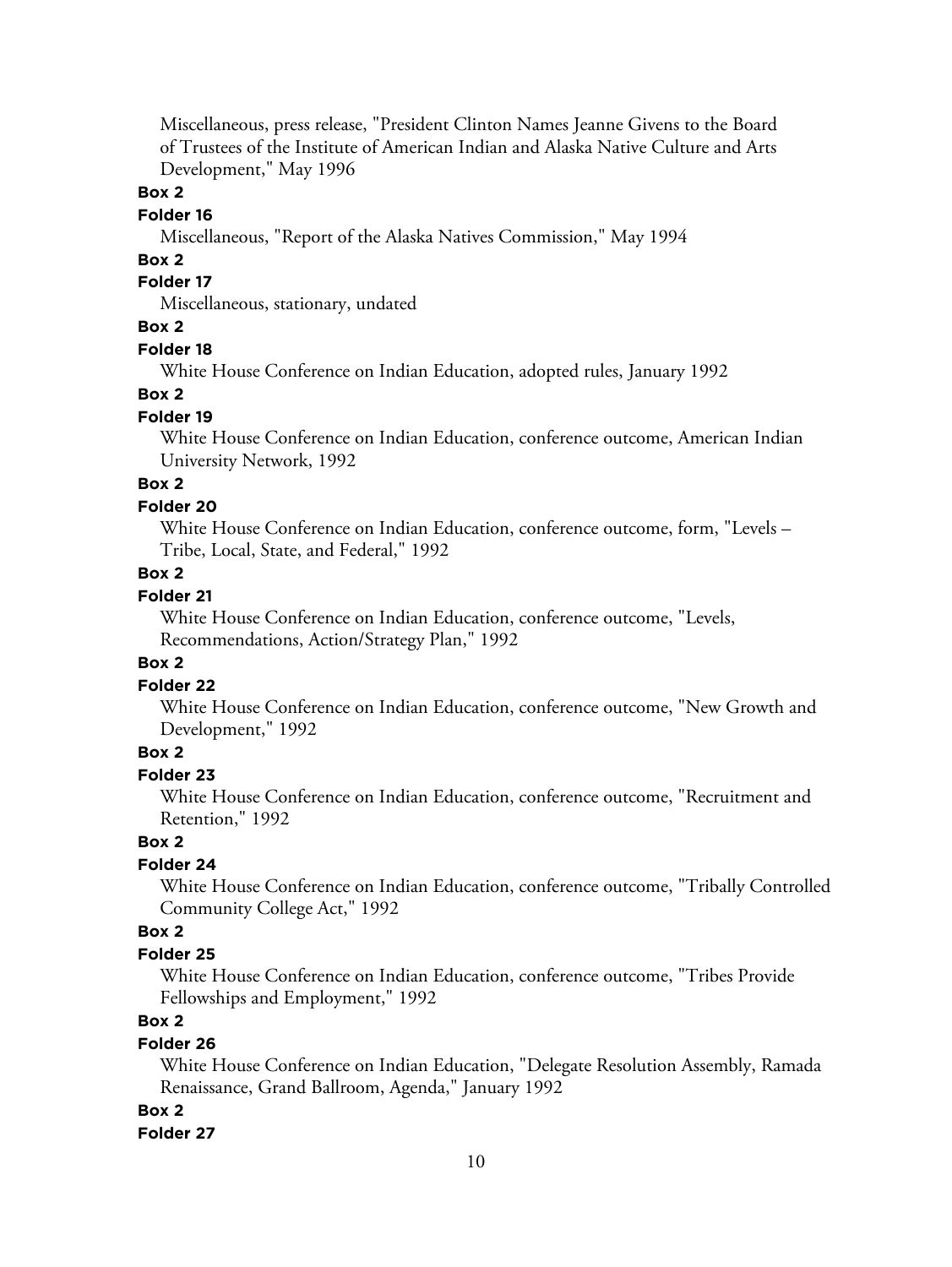White House Conference on Indian Education, flyer, "Rally for Indian Education," 1992

### **Box 2**

# **Folder 28**

White House Conference on Indian Education, flyer, "Resolutions – Honoring Tradition, Inspiring Change," January 1992

### **Box 2**

# **Folder 29**

White House Conference on Indian Education, graph, "Short-Term/Long-Term Plans of Actions," January 1992

# **Box 2**

# **Folder 30**

White House Conference on Indian Education, "H.R. 3127- Bill to Establish Native American University and for Other Purposes," July 1991

**Box 2**

# **Folder 31**

White House Conference on Indian Education, Open Forum, January 1992

# **Box 2**

# **Folder 32**

White House Conference on Indian Education, pre-conference recommendations, January 1992

# **Box 2**

# **Folder 33**

White House Conference on Indian Education, program, January 1992

# **Box 2**

# **Folder 34**

White House Conference on Indian Education, "Proposed Rules to Govern the Process and Procedures," January 1992

# **Box 2**

# **Folder 35**

White House Conference on Indian Education, table of contents, January 1992

# **Box 2**

# **Folder 36**

White House Conference on Indian Education, Topic 1, "Governance of Indian Education/Independent Board of Education," 1992

# **Box 2**

# **Folder 37**

White House Conference on Indian Education, Topic 1, "Governance of Indian Education/Independent Board of Education," flyer, 1992

# **Box 2**

# **Folder 38**

White House Conference on Indian Education, Topic 1, "Governance of Indian Education/Independent Board of Education, Minority Report, Governance Committee on Indian Education," 1992

# **Box 2**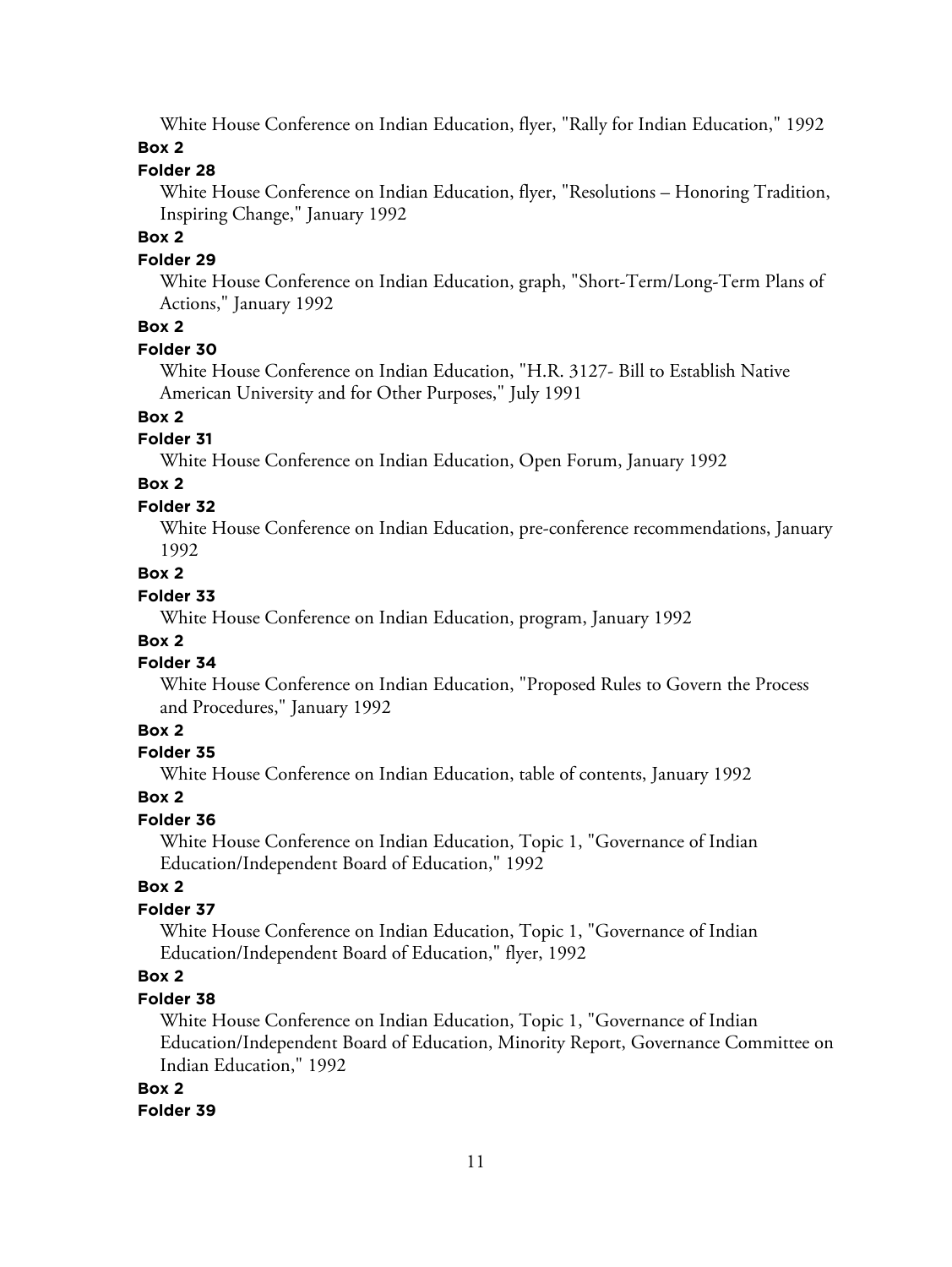White House Conference on Indian Education, Topic 1, "Resolution 1-1, Preamble," 1992

### **Box 2**

# **Folder 40**

White House Conference on Indian Education, Topic 1, "Resolution 1-2, Preamble," 1992

**Box 2**

# **Folder 41**

White House Conference on Indian Education, Topic 1, "Resolution 1-3, Preamble," 1992

#### **Box 2**

#### **Folder 42**

White House Conference on Indian Education, Topic 1, "Resolution 1-4, Unanimous Resolution to the President and the United States Congress," 1992

# **Box 2**

### **Folder 43**

White House Conference on Indian Education, Topic 1, "Resolution 1-5, Preamble," 1992

# **Box 2**

### **Folder 44**

White House Conference on Indian Education, Topic 2, "Well Being of Indian Communities/Delivery of Services," 1992

### **Box 2**

#### **Folder 45**

White House Conference on Indian Education, Topic 2, "Well Being of Indian Communities/Delivery of Services," flyers, 1992

#### **Box 2**

# **Folder 46**

White House Conference on Indian Education, Topic 2, "Community Issues," 1992

### **Box 2**

#### **Folder 47**

White House Conference on Indian Education, Topic 2, "Educational/Institutional Issues Part I," 1992

# **Box 2**

### **Folder 48**

White House Conference on Indian Education, Topic 2, "Educational/Institutional Issues Part II," 1992

### **Box 2**

### **Folder 49**

White House Conference on Indian Education, Topic 2, "Educational/Institutional Issues Part III," 1992

### **Box 2**

# **Folder 50**

White House Conference on Indian Education, Topic 2, "Family Issues," 1992

### **Box 2**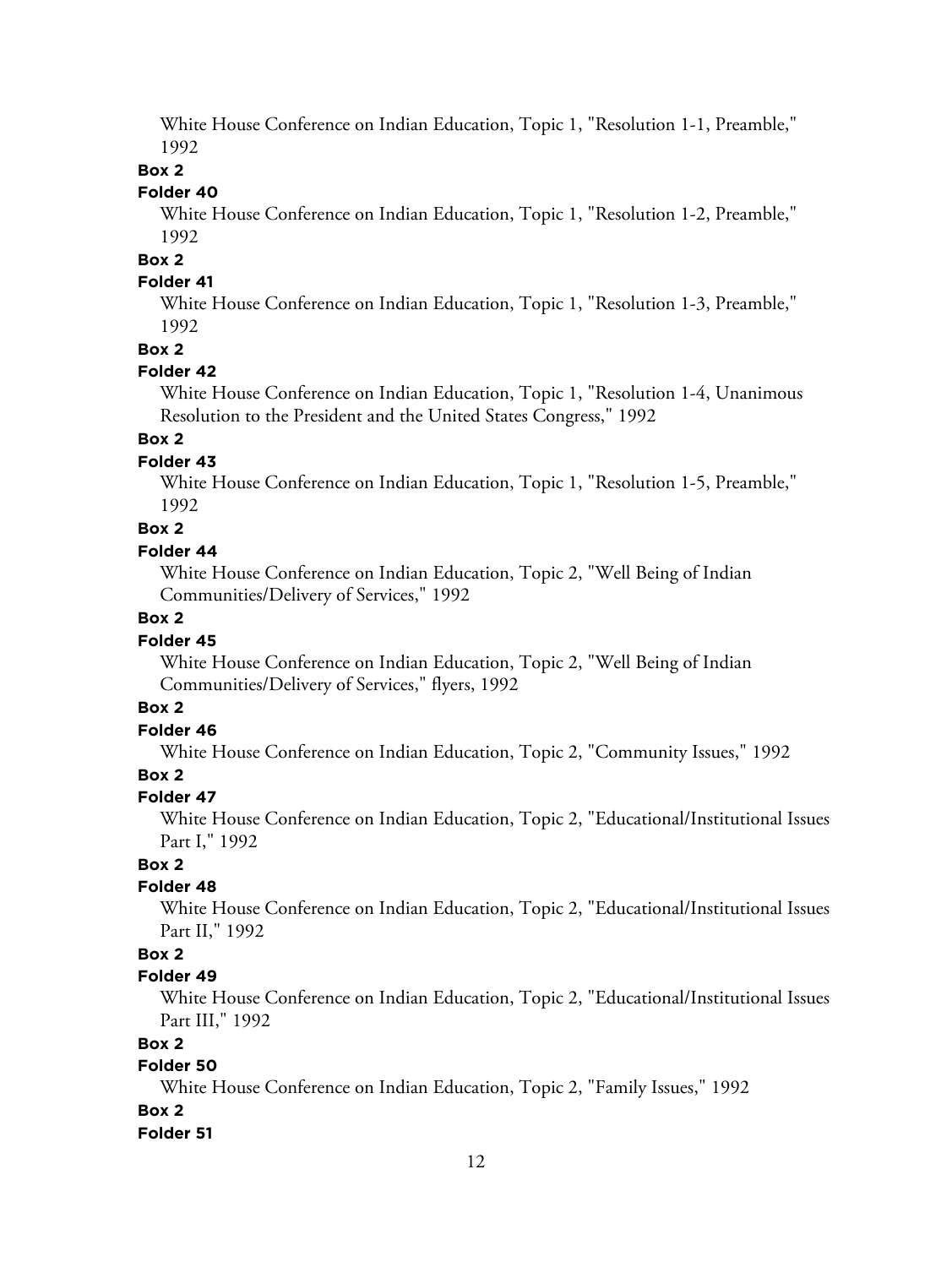White House Conference on Indian Education, Topic 2, "Federal Issues Part I," 1992

**Box 2**

### **Folder 52**

White House Conference on Indian Education, Topic 2, "Federal Issues Part II," 1992

### **Box 2**

### **Folder 53**

White House Conference on Indian Education, Topic 2, "Other," 1992

# **Box 2**

# **Folder 54**

White House Conference on Indian Education, Topic 2, "State Issues," 1992

### **Box 2**

### **Folder 55**

White House Conference on Indian Education, Topic 2, "Student Issues," 1992

# **Box 2**

# **Folder 56**

White House Conference on Indian Education, Topic 3, "Literacy/Student Academic Achievement/High School Graduation," 1992

### **Box 2**

# **Folder 57**

White House Conference on Indian Education, Topic 3, "Literacy/Student Academic Achievement/High School Graduation," flyer, 1992

### **Box 2**

# **Folder 58**

White House Conference on Indian Education, Topic 3, "Accountability," 1992

### **Box 2**

### **Folder 59**

White House Conference on Indian Education, Topic 3, "Accountability, Federal and States," 1992

### **Box 2**

### **Folder 60**

White House Conference on Indian Education, Topic 3, "Accountability, States," 1992

### **Box 2**

### **Folder 61**

White House Conference on Indian Education, Topic 3, "Data," 1992

### **Box 2**

# **Folder 62**

White House Conference on Indian Education, Topic 3, "Desegregation," 1992

### **Box 2**

### **Folder 63**

White House Conference on Indian Education, Topic 3, "Funding," 1992

# **Box 2**

# **Folder 64**

White House Conference on Indian Education, Topic 4, "Safe, Alcohol/Drug-Free Schools," 1992

### **Box 2**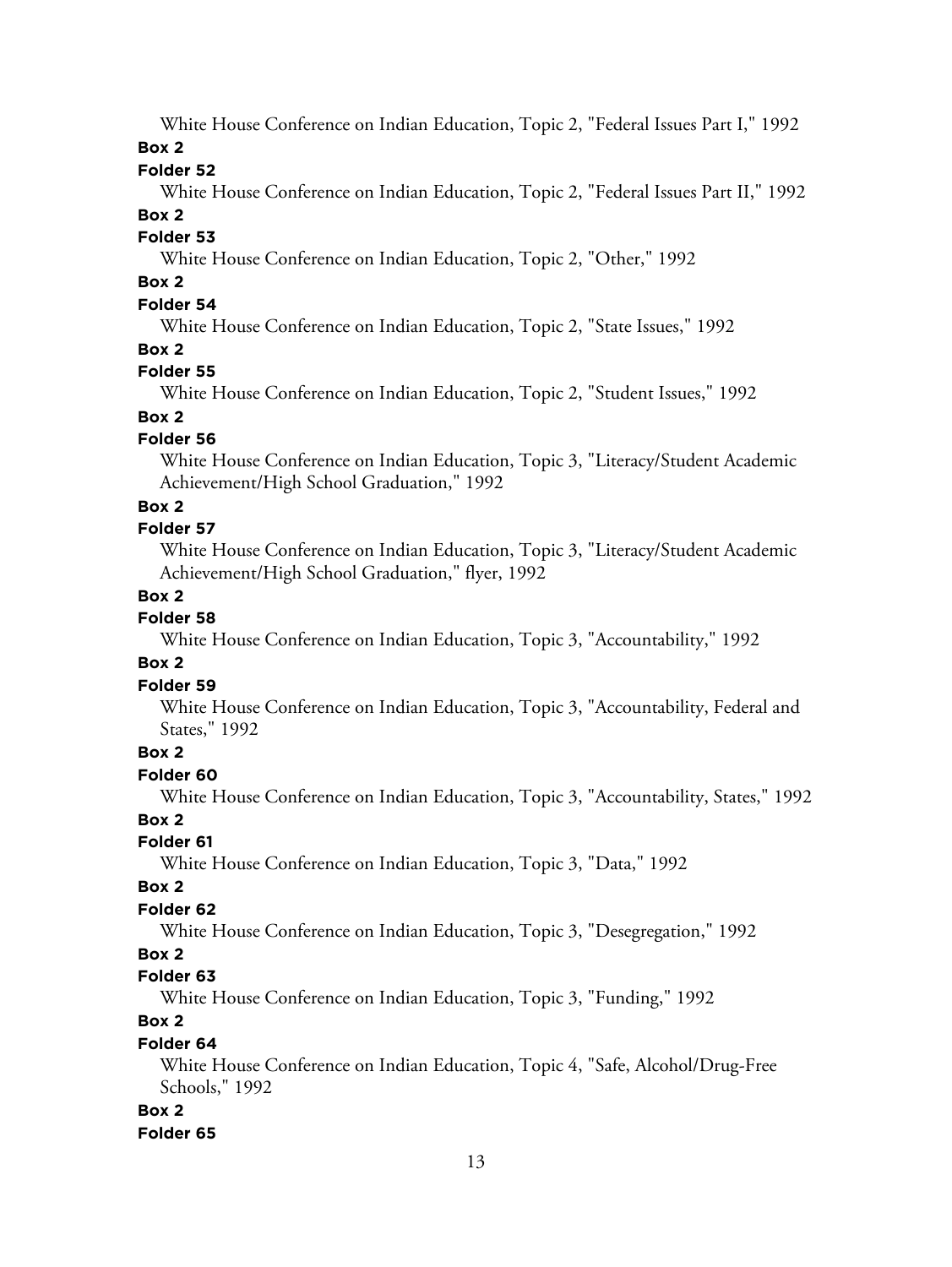White House Conference on Indian Education, Topic 4, "Safe Alcohol/Drug-Free Schools," flyer, 1992

### **Box 2**

# **Folder 66**

White House Conference on Indian Education, Topic 4, "Issue Analysis – School Construction Funding," 1992

# **Box 2**

# **Folder 67**

White House Conference on Indian Education, Topic 4, "Motion for Adoption of a Resolution," 1992

### **Box 2**

### **Folder 68**

White House Conference on Indian Education, Topic 4, "Resolution 04-01," 1992

# **Box 2**

### **Folder 69**

White House Conference on Indian Education, Topic 4, "Resolution 04-02," 1992

# **Box 2**

### **Folder 70**

White House Conference on Indian Education, Topic 4, "Resolution 04-03," 1992

# **Box 2**

# **Folder 71**

White House Conference on Indian Education, Topic 4, "Resolution 04-04," 1992

### **Box 2**

### **Folder 72**

White House Conference on Indian Education, Topic 4, "Resolution 04-05," 1992

# **Box 2**

#### **Folder 73**

White House Conference on Indian Education, Topic 4, "Resolution 04-06," 1992

# **Box 2**

# **Folder 74**

White House Conference on Indian Education, Topic 4, "Resolution 04-07," 1992

### **Box 2**

### **Folder 75**

White House Conference on Indian Education, Topic 4, "Resolution 04-08," 1992

# **Box 2**

# **Folder 76**

White House Conference on Indian Education, Topic 4, "Resolution 04-10," 1992

### **Box 2**

### **Folder 77**

White House Conference on Indian Education, Topic 4, "Resolution 04-11," 1992

# **Box 2**

# **Folder 78**

White House Conference on Indian Education, Topic 4, "Resolution 04-12," 1992

#### **Box 2**

#### **Folder 79**

White House Conference on Indian Education, Topic 5, "Exceptional Education," 1992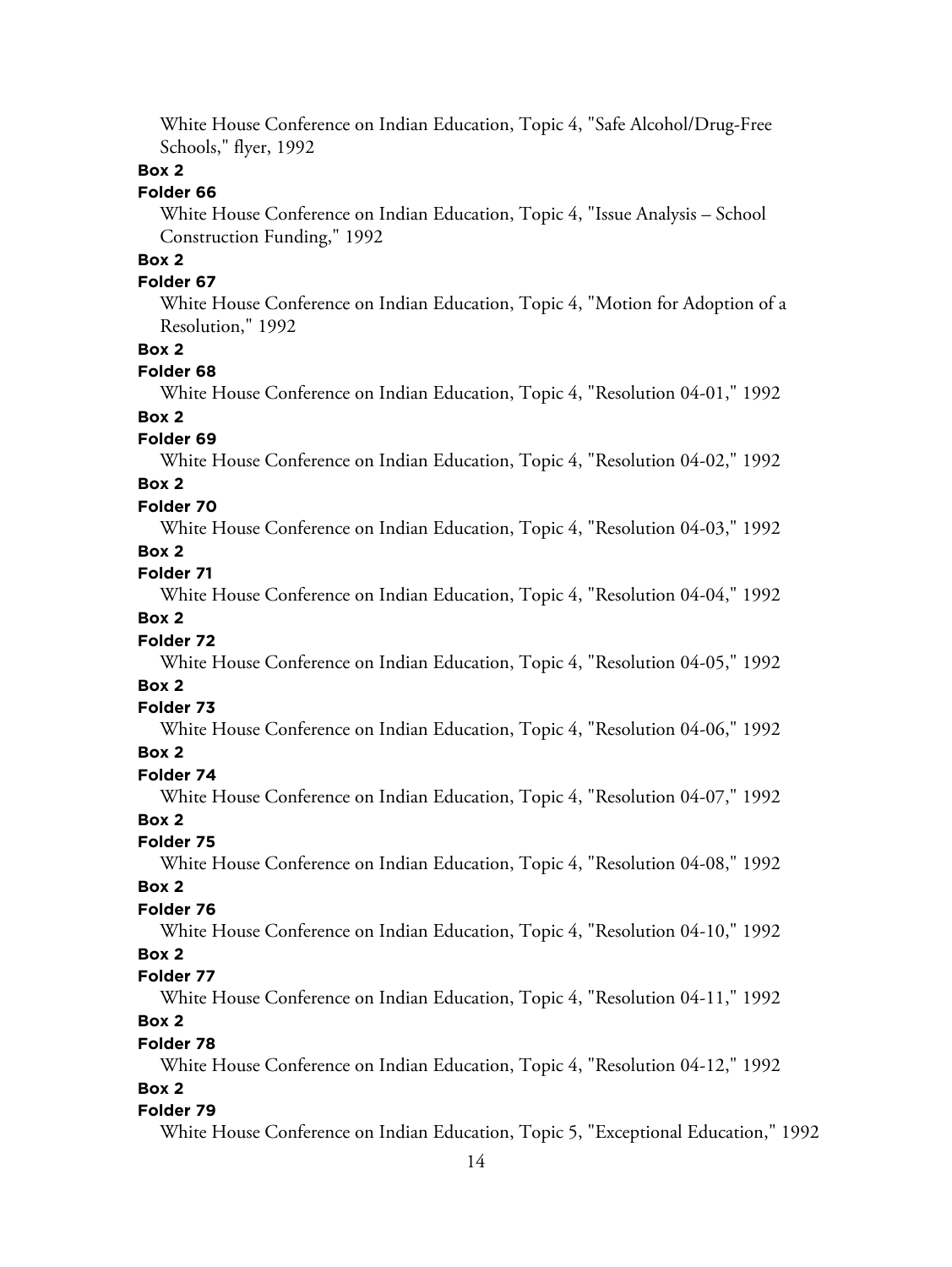### **Box 2**

#### **Folder 80**

White House Conference on Indian Education, Topic 5, "Exceptional Education," flyer, 1992

#### **Box 2**

### **Folder 81**

White House Conference on Indian Education, Topic 5, "Resolution 5-1, Equitable Access," 1992

# **Box 2**

# **Folder 82**

White House Conference on Indian Education, Topic 5, "Resolution 5-2, New Funding to Meet Comprehensive Educational Needs," 1992

#### **Box 2**

#### **Folder 83**

White House Conference on Indian Education, Topic 5, "Resolution 5-3, Culturally Appropriate Assessment," 1992

# **Box 2**

#### **Folder 84**

White House Conference on Indian Education, Topic 5, "Resolution 5-4, Training," 1992

# **Box 2**

# **Folder 85**

White House Conference on Indian Education, Topic 5, "Resolution 5-5, Research," 1992

#### **Box 2**

### **Folder 86**

White House Conference on Indian Education, Topic 5, "Resolution 5-6, Enforce Existing Laws Pertaining to Exceptional Education," 1992

# **Box 2**

# **Folder 87**

White House Conference on Indian Education, Topic 5, "Resolution 5-7, Comprehensive Services," 1992

### **Box 2**

# **Folder 88**

White House Conference on Indian Education, Topic 5, "Resolution 5-8, Reform and Restructure," 1992

# **Box 2**

### **Folder 89**

White House Conference on Indian Education, Topic 5, "Resolution 5-9, Equity in Funding Bureau of Indian Affairs Schools," 1992

# **Box 2**

### **Folder 90**

White House Conference on Indian Education, Topic 5, "Resolution 5-10, Fetal Alcohol Syndrome Research," 1992

#### **Box 2**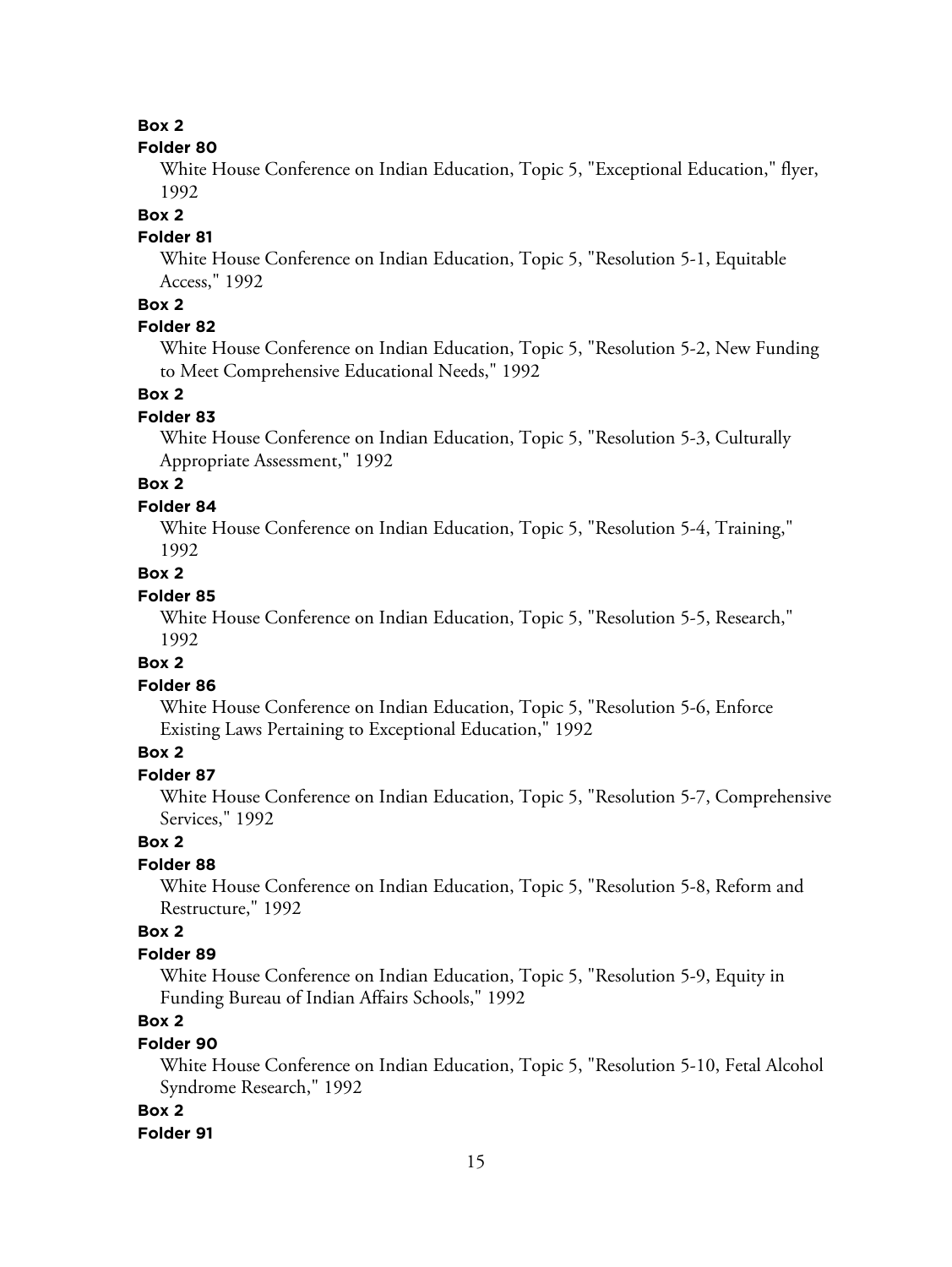White House Conference on Indian Education, Topic 6, "Readiness for School," 1992

# **Box 2**

# **Folder 92**

White House Conference on Indian Education, Topic 6, "Readiness for School," flyer, 1992

# **Box 2**

# **Folder 93**

White House Conference on Indian Education, Topic 6, "Resolution 6-1, Preamble," 1992

# **Box 2**

# **Folder 94**

White House Conference on Indian Education, Topic 6, "Resolution 6-2, Preamble," 1992

# **Box 2**

# **Folder 95**

White House Conference on Indian Education, Topic 6, "Resolution 6-3, Preamble," 1992

# **Box 2**

# **Folder 96**

White House Conference on Indian Education, Topic 6, "Resolution 6-4, Preamble," 1992

# **Box 3**

# **Folder 1**

White House Conference on Indian Education, Topic 6, "Resolution 6-5, Preamble," 1992

# **Box 3**

# **Folder 2**

White House Conference on Indian Education, Topic 6, "Resolution 6-6, Preamble," 1992

# **Box 3**

# **Folder 3**

White House Conference on Indian Education, Topic 6, "Resolution 6-7, Preamble," 1992

# **Box 3**

# **Folder 4**

White House Conference on Indian Education, Topic 7, "Native Languages and Cultures," 1992

# **Box 3**

# **Folder 5**

White House Conference on Indian Education, Topic 7, "Native Languages and Cultures," flyer, 1992

# **Box 3**

# **Folder 6**

White House Conference on Indian Education, Topic 7, "Resolution 7-1, Preamble," 1992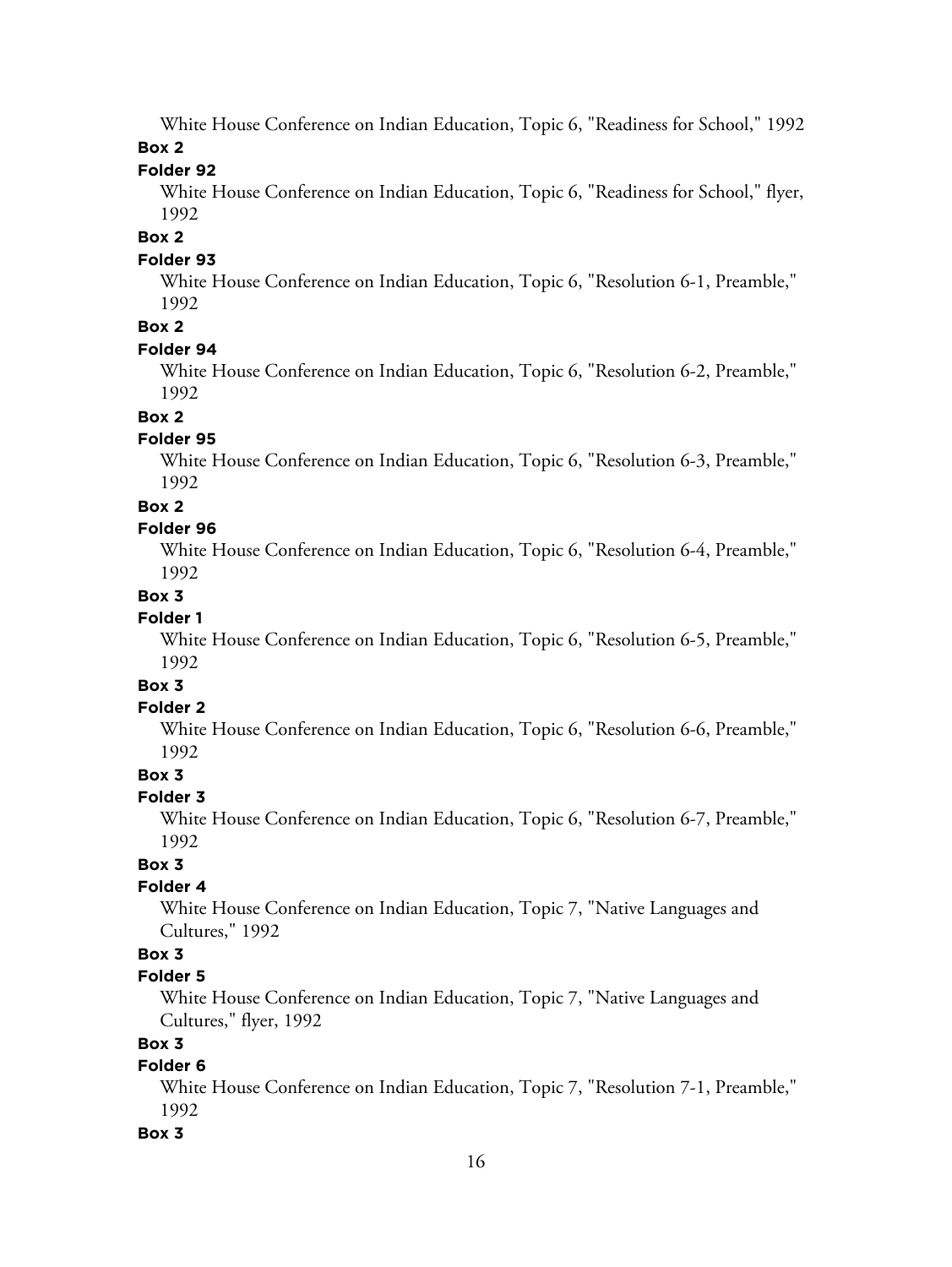White House Conference on Indian Education, Topic 7, "Resolution 7-2, Preamble," 1992

### **Box 3**

#### **Folder 8**

White House Conference on Indian Education, Topic 7, "Resolution 7-3, Preamble, "1992

# **Box 3**

### **Folder 9**

White House Conference on Indian Education, Topic 7, "Resolution 7-4, Preamble," 1992

#### **Box 3**

#### **Folder 10**

White House Conference on Indian Education, Topic 7, "Resolution 7-5, Preamble," 1992

# **Box 3**

#### **Folder 11**

White House Conference on Indian Education, Topic 7, "Resolution 7-6, Preamble," 1992

### **Box 3**

# **Folder 12**

White House Conference on Indian Education, Topic 7, "Resolution 7-7, Preamble," 1992

### **Box 3**

#### **Folder 13**

White House Conference on Indian Education, Topic 7, "Resolution 7-8, Preamble," 1992

# **Box 3**

#### **Folder 14**

White House Conference on Indian Education, Topic 8, "Structure for Schools," 1992

#### **Box 3**

### **Folder 15**

White House Conference on Indian Education, Topic 8, "Structure for Schools," flyer, 1992

# **Box 3**

### **Folder 16**

White House Conference on Indian Education, Topic 8, "Resolution 8R-1, Preamble," 1992

# **Box 3**

### **Folder 17**

White House Conference on Indian Education, Topic 8, "Resolution 8R-2, Preamble," 1992

# **Box 3**

#### **Folder 18**

White House Conference on Indian Education, Topic 8, "Resolution 8R-3, Preamble," 1992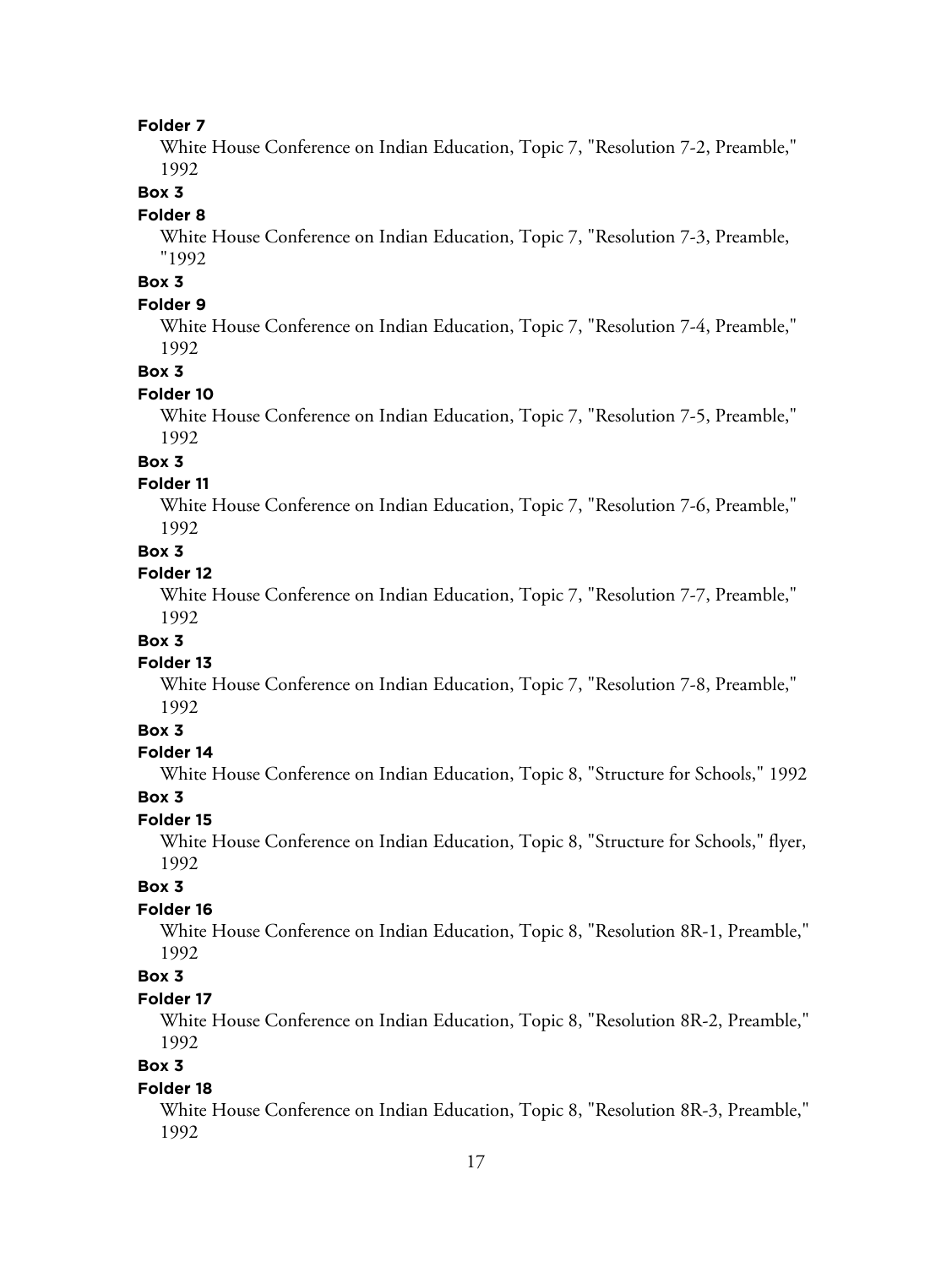### **Box 3**

#### **Folder 19**

White House Conference on Indian Education, Topic 8, "Resolution 8R-4, Preamble," 1992

#### **Box 3**

### **Folder 20**

White House Conference on Indian Education, Topic 9, "Higher Education," 1992

# **Box 3**

# **Folder 21**

White House Conference on Indian Education, Topic 9, "Higher Education," flyer, 1992

# **Box 3**

### **Folder 22**

White House Conference on Indian Education, Topic 9, "Education Institution – Federal," 1992

### **Box 3**

### **Folder 23**

White House Conference on Indian Education, Topic 9, "Executive Order for Tribal, Cultural Colleges," 1992

# **Box 3**

# **Folder 24**

White House Conference on Indian Education, Topic 9, "Vocation Education," 1992

# **Box 3**

### **Folder 25**

White House Conference on Indian Education, Topic 9, "Resolution T9-1, Preamble," 1992

# **Box 3**

### **Folder 26**

White House Conference on Indian Education, Topic 9, "Resolution T9-2, Preamble," 1992

### **Box 3**

# **Folder 27**

White House Conference on Indian Education, Topic 9, "Resolution T9-3, Preamble," 1992

# **Box 3**

# **Folder 28**

White House Conference on Indian Education, Topic 9, "Resolution T9-5, Preamble," 1992

### **Box 3**

# **Folder 29**

White House Conference on Indian Education, Topic 9, "Resolution T9-6, Preamble," 1992

### **Box 3**

# **Folder 30**

White House Conference on Indian Education, Topic 9, "Resolution T9-7, Preamble," 1992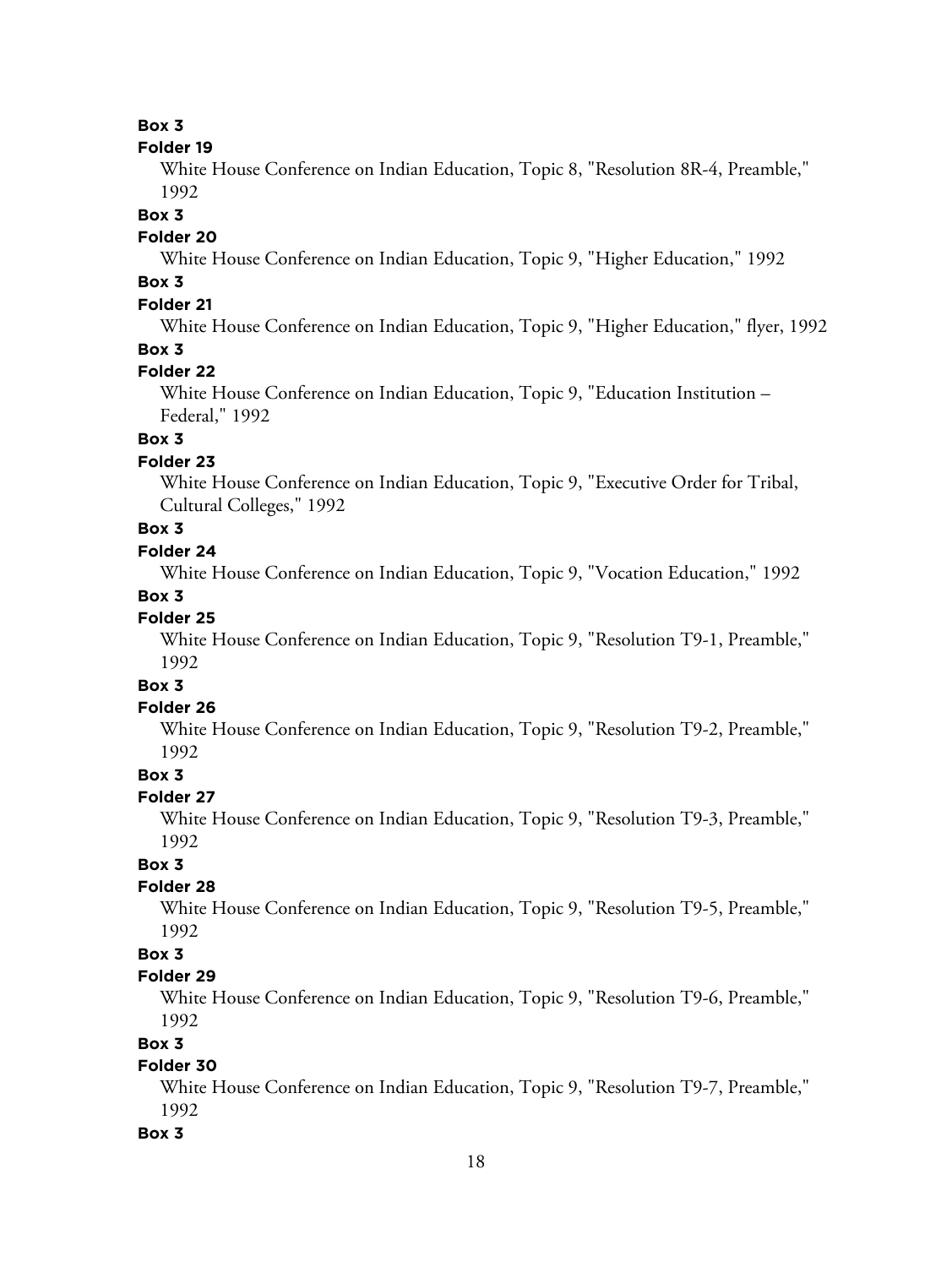White House Conference on Indian Education, Topic 9, "Resolution T9-8, Preamble," 1992

### **Box 3**

#### **Folder 32**

White House Conference on Indian Education, Topic 9, "Resolution T9-10, Preamble," 1992

# **Box 3**

#### **Folder 33**

White House Conference on Indian Education, Topic 9, "Resolution T9-11, Preamble," 1992

### **Box 3**

#### **Folder 34**

White House Conference on Indian Education, Topic 9, "Resolution T9-13, Preamble," 1992

# **Box 3**

#### **Folder 35**

White House Conference on Indian Education, Topic 9, "Resolution T9-14, Preamble," 1992

### **Box 3**

# **Folder 36**

White House Conference on Indian Education, Topic 9, "Resolution T9-15, Preamble," 1992

#### **Box 3**

#### **Folder 37**

White House Conference on Indian Education, Topic 9, "Resolution T9-16, Preamble," 1992

# **Box 3**

#### **Folder 38**

White House Conference on Indian Education, Topic 9, "Resolution T9-17, Preamble," 1992

### **Box 3**

#### **Folder 39**

White House Conference on Indian Education, Topic 9, "Resolution T9-18, Preamble," 1992

# **Box 3**

#### **Folder 40**

White House Conference on Indian Education, Topic 9, "Resolution T9-19, Preamble," 1992

### **Box 3**

### **Folder 41**

White House Conference on Indian Education, Topic 9, "Resolution T9-20, Preamble," 1992

#### **Box 3**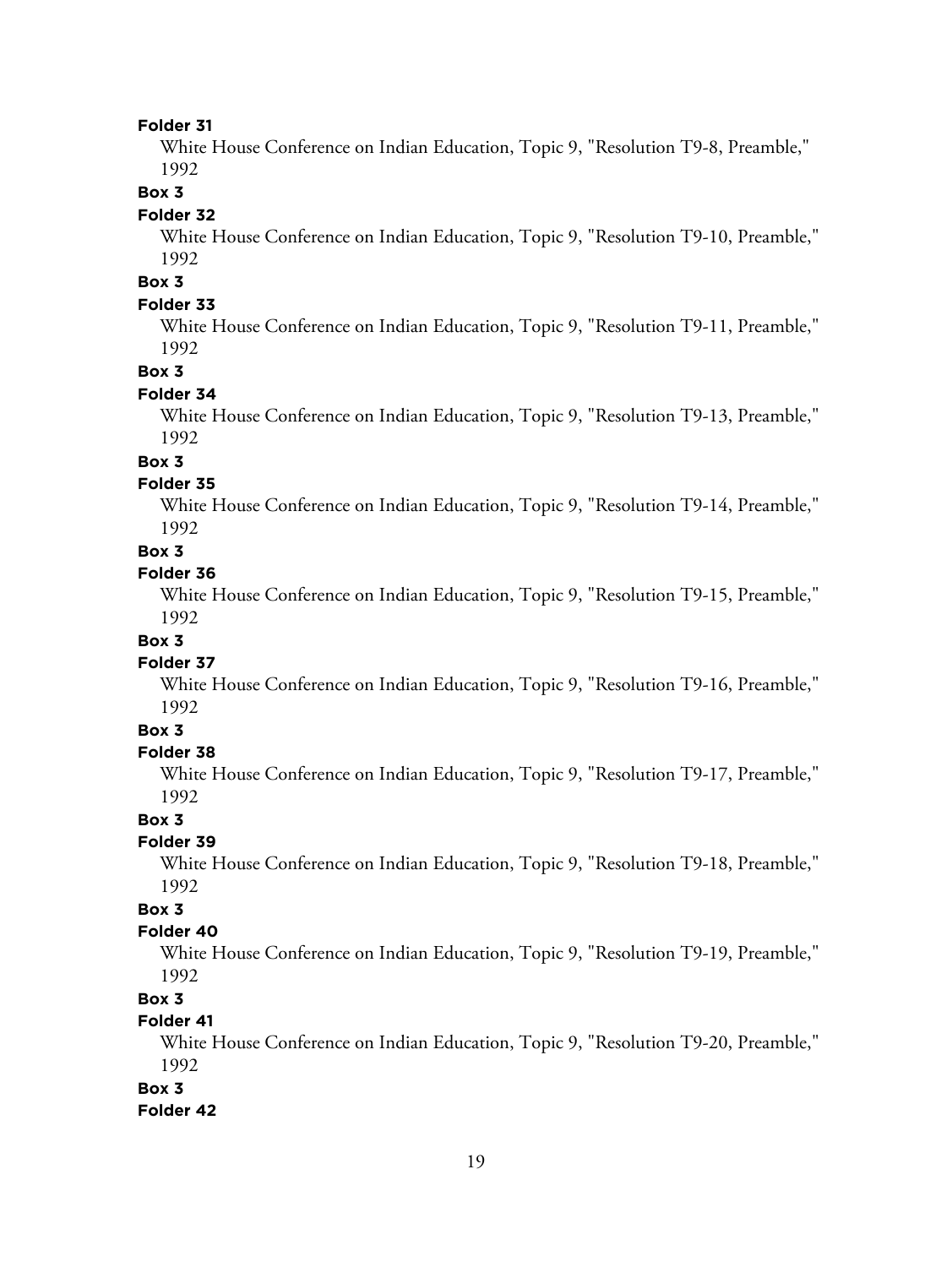White House Conference on Indian Education, Topic 9, "Resolution T9-21, Preamble," 1992

### **Box 3**

### **Folder 43**

White House Conference on Indian Education, Topic 9, "Resolution T9-22, Preamble," 1992

**Box 3**

### **Folder 44**

White House Conference on Indian Education, Topic 9, "Resolution T9-23, Preamble," 1992

#### **Box 3**

#### **Folder 45**

White House Conference on Indian Education, Topic 9, "Resolution T9-24, Preamble," 1992

### **Box 3**

#### **Folder 46**

White House Conference on Indian Education, Topic 9, "Resolution T9-25, Preamble," 1992

# **Box 3**

### **Folder 47**

White House Conference on Indian Education, Topic 9, "Resolution T9-26, Preamble," 1992

### **Box 3**

#### **Folder 48**

White House Conference on Indian Education, Topic 9, "Resolution T9-27, Preamble," 1992

# **Box 3**

#### **Folder 49**

White House Conference on Indian Education, Topic 9, "Resolution T9-28, Preamble," 1992

### **Box 3**

### **Folder 50**

White House Conference on Indian Education, Topic 9, "Resolution T9-29, Preamble," 1992

# **Box 3**

### **Folder 51**

White House Conference on Indian Education, Topic 9, "Resolution T9-30, Preamble," 1992

# **Box 3**

# **Folder 52**

White House Conference on Indian Education, Topic 9, "Resolution T9-31, Preamble," 1992

# **Box 3**

#### **Folder 53**

White House Conference on Indian Education, Topic 10, "Native and Non-Native School Personnel," 1992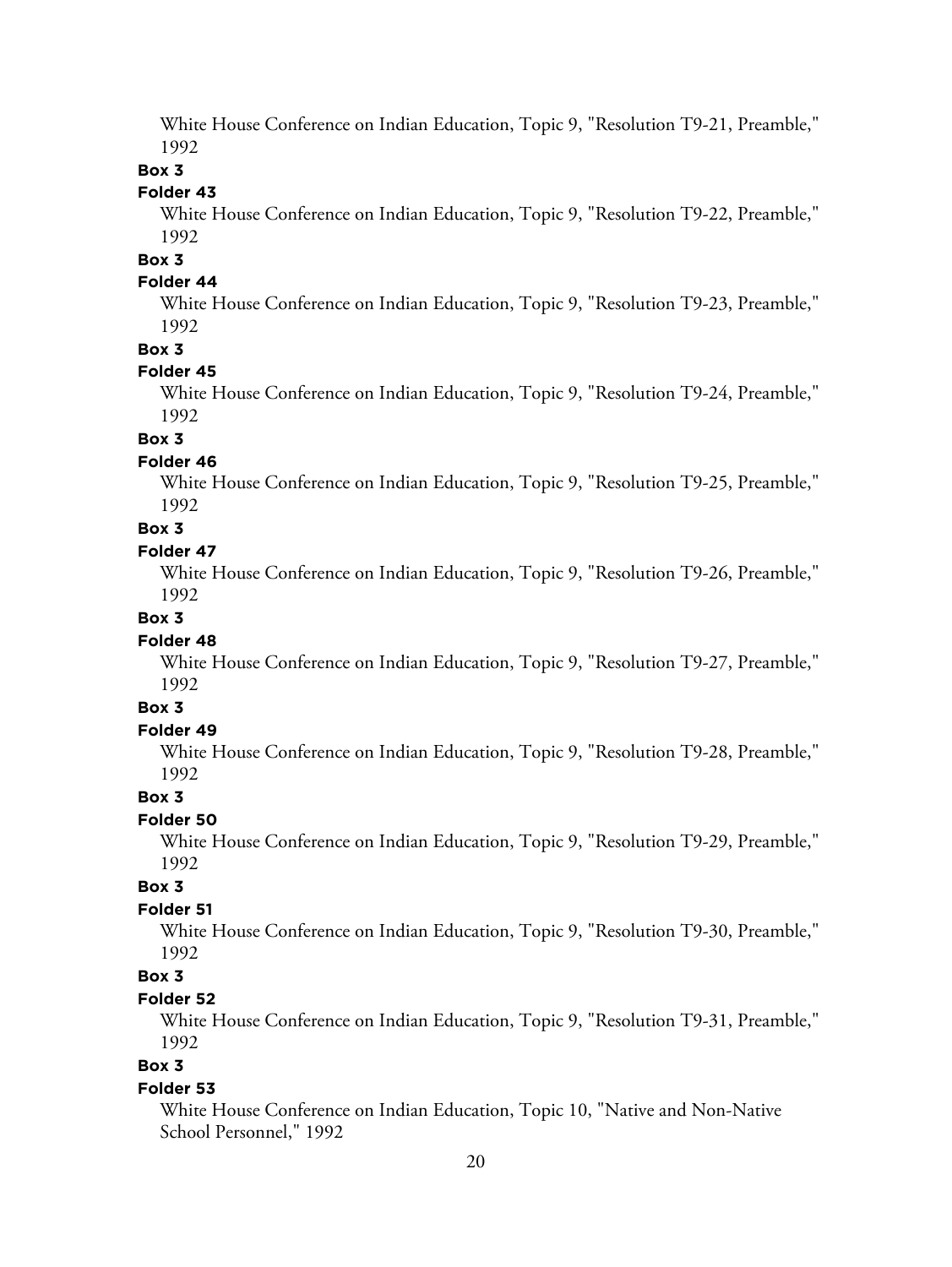### **Box 3**

#### **Folder 54**

White House Conference on Indian Education, Topic 10, "Native and Non-Native School Personnel," flyer, 1992

### **Box 3**

# **Folder 55**

White House Conference on Indian Education, Topic 10, "Family and Community," 1992

# **Box 3**

### **Folder 56**

White House Conference on Indian Education, Topic 10, "Student Issues," 1992

### **Box 3**

### **Folder 57**

White House Conference on Indian Education, Topic 10, "Teacher and Administrative In-Service and Pre-Service Training," 1992

# **Box 3**

# **Folder 58**

White House Conference on Indian Education, Topic 10, "Resolution 10-1, Preamble," 1992

### **Box 3**

#### **Folder 59**

White House Conference on Indian Education, Topic 11, "Adult Education and Lifelong Learning," 1992

### **Box 3**

#### **Folder 60**

White House Conference on Indian Education, Topic 11, "Adult Education and Lifelong Learning," flyer, 1992

# **Box 3**

#### **Folder 61**

White House Conference on Indian Education, Topic 11, "Resolution 1," 1992

#### **Box 3**

### **Folder 62**

White House Conference on Indian Education, Topic 11, "Resolution 2," 1992

# **Box 3**

# **Folder 63**

White House Conference on Indian Education, Topic 11, "Resolution 3," 1992

#### **Box 3**

### **Folder 64**

White House Conference on Indian Education, Topic 11, "Resolution 4," 1992

### **Box 3**

### **Folder 65**

White House Conference on Indian Education, Topic 11, "Resolution 5," 1992

# **Box 3**

### **Folder 66**

White House Conference on Indian Education, Topic 11, "Resolution 6," 1992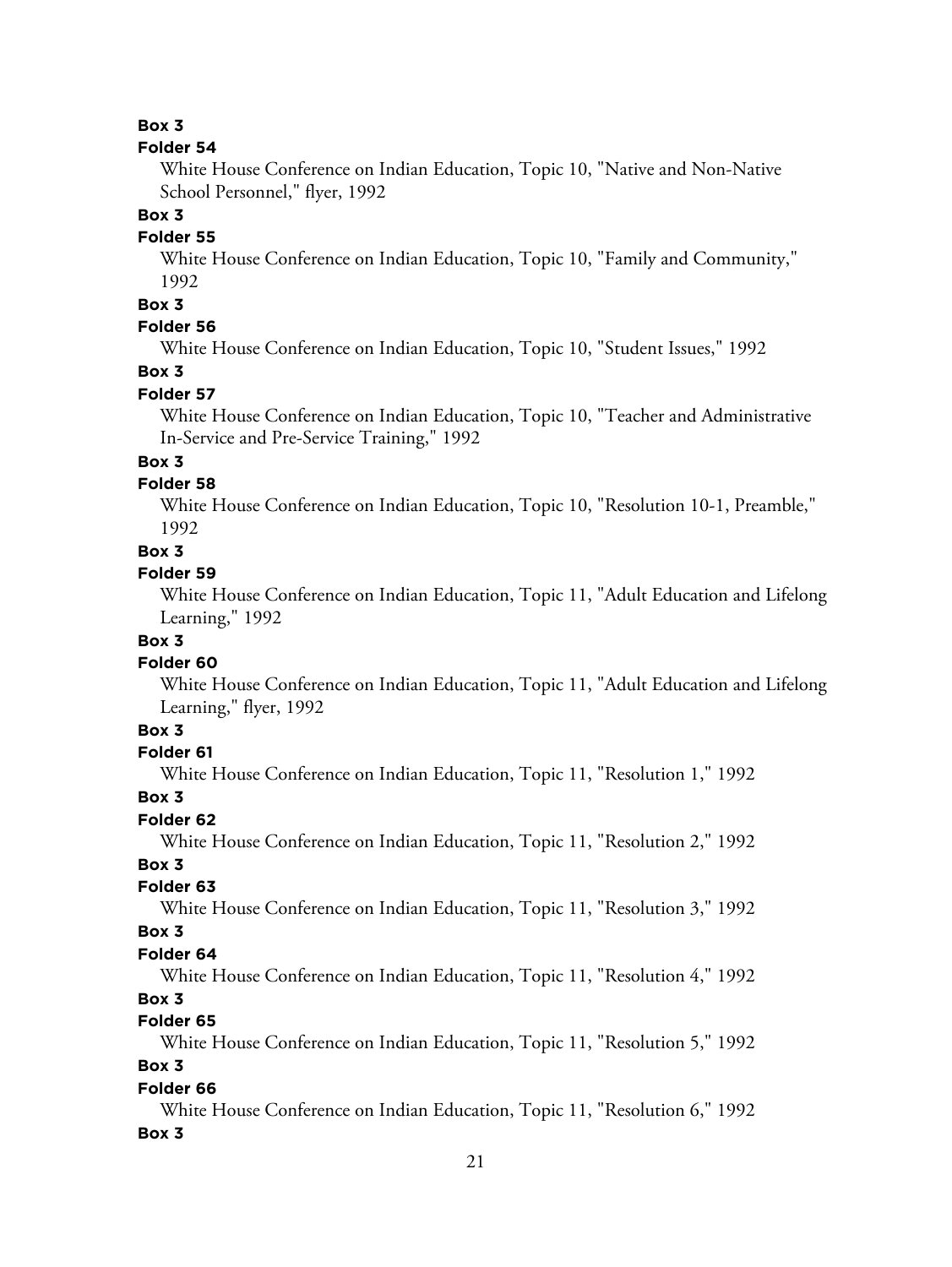White House Conference on Indian Education, Topic 11, "Resolution 7," 1992

### **Box 3**

### **Folder 68**

White House Conference on Indian Education, Topic 11, "Resolution 8," 1992

### **Box 3**

#### **Folder 69**

White House Conference on Indian Education, Topic 11, "Resolution 9," 1992

### **Box 3**

# **Folder 70**

White House Conference on Indian Education, Topic 11, "Resolution 10," 1992

### **Box 3**

### **Folder 71**

White House Conference on Indian Education, Topic 11, "Resolution 11," 1992

# **Box 3**

### **Folder 72**

White House Conference on Indian Education, Topic 13, "Pre-Conference Summary Report – Well-Being of Indian Communities," 1991

### **Box 3**

### **Folder 73**

White House Conference on Indian Education, work group sessions, "Development of Resolutions for Delegate Adoption," 1992

# **Box 3**

### **Folder 74**

White House Conference on Indian Education, work group sessions, materials for upcoming conference, 1992

# **Box 3**

# **Folder 75**

White House Conference on Indian Education, workshop process and strategy, overview, goal, focus question for action plans, 1992

### **Box 3**

### **Folder 76**

White House Conference on Indian Education, miscellaneous meeting notes, undated

### **Series III: Publications**

### **Box 3**

### **Folder 77**

Advanced Study, certificate applications, undated

### **Box 3**

# **Folder 78**

Advanced Study, certificate program information, 1995

### **Box 3**

# **Folder 79**

Advanced Study, class lists, 1996

# **Box 3**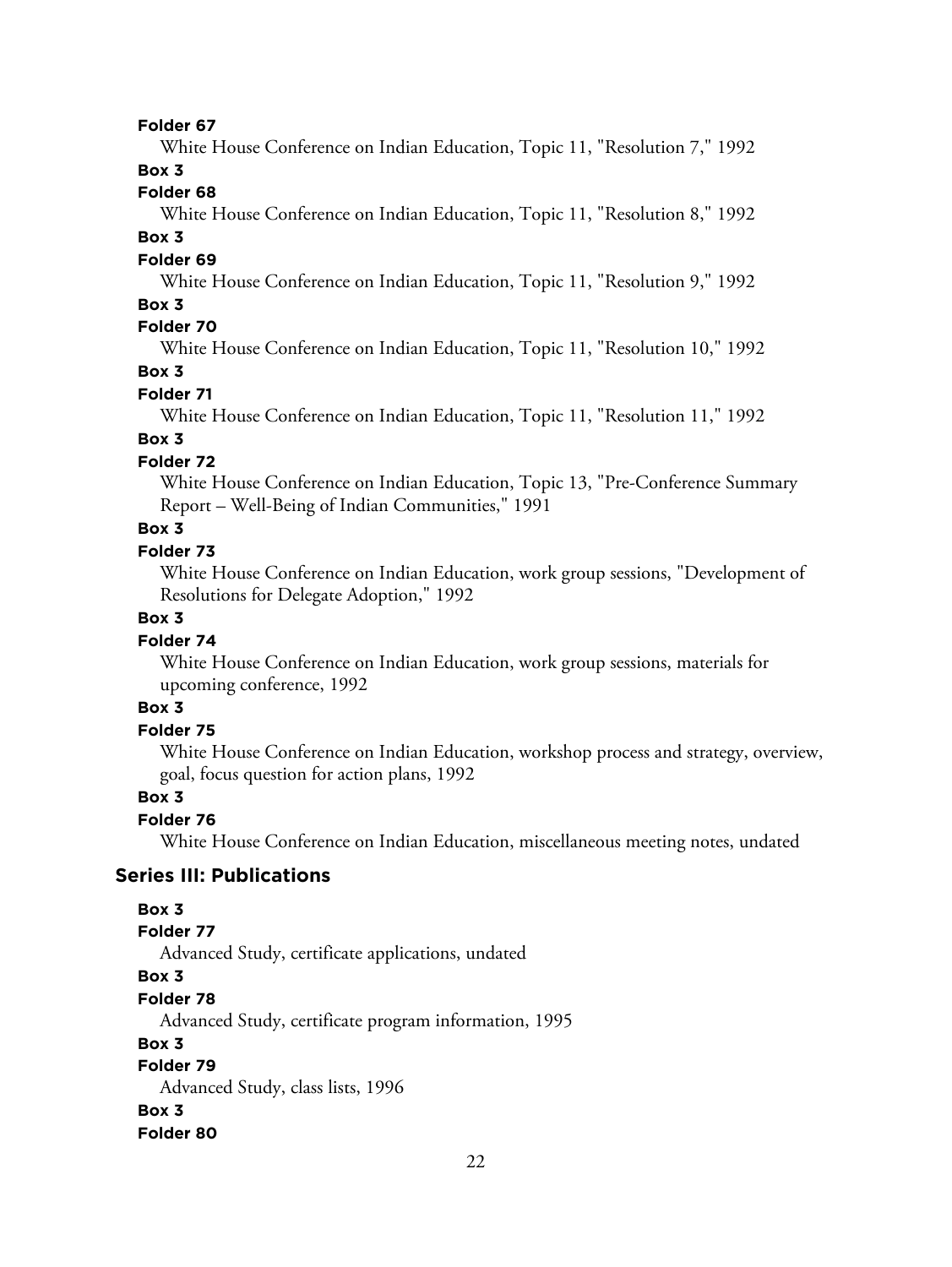Advanced Study, correspondence, 1995

### **Box 3**

# **Folder 81**

Advanced Study, discussion group, 1970-1995

# **Box 4**

# **Folder 1**

Advanced Study, faculty information forms, 1994-1995

# **Box 4**

# **Folder 2**

Advanced Study, field project worksheets, undated

# **Box 4**

# **Folder 3**

Advanced Study, field project, Fall 1996

# **Box 4**

# **Folder 4**

Advanced Study, graduate program articles, 1994-1995

# **Box 4**

# **Folder 5**

Advanced Study, graduate program, old articles, 1981-1985

# **Box 4**

# **Folder 6**

Advanced Study, long range and operational plans, 1996

# **Box 4**

# **Folder 7**

Advanced Study, Native American Educational Services College Tribal Research Center, undated

# **Box 4**

# **Folder 8**

Advanced Study, photograph, Jeanne La Traille, 2003

# **Box 4**

# **Folder 9**

Advanced Study, student information forms, undated

# **Box 4**

# **Folder 10**

Article photocopies, Menominee Treaty Negotiations, August 1827

# **Box 4**

# **Folder 11**

Article photocopies, Menominee Treaty Negotiations, August 1827

# **Box 4**

# **Folder 12**

Article photocopies, Menominee Treaty Negotiations, August 1827

# **Box 4**

# **Folder 13**

Article photocopies, Menominee Treaty Negotiations, July 1830 **Box 4**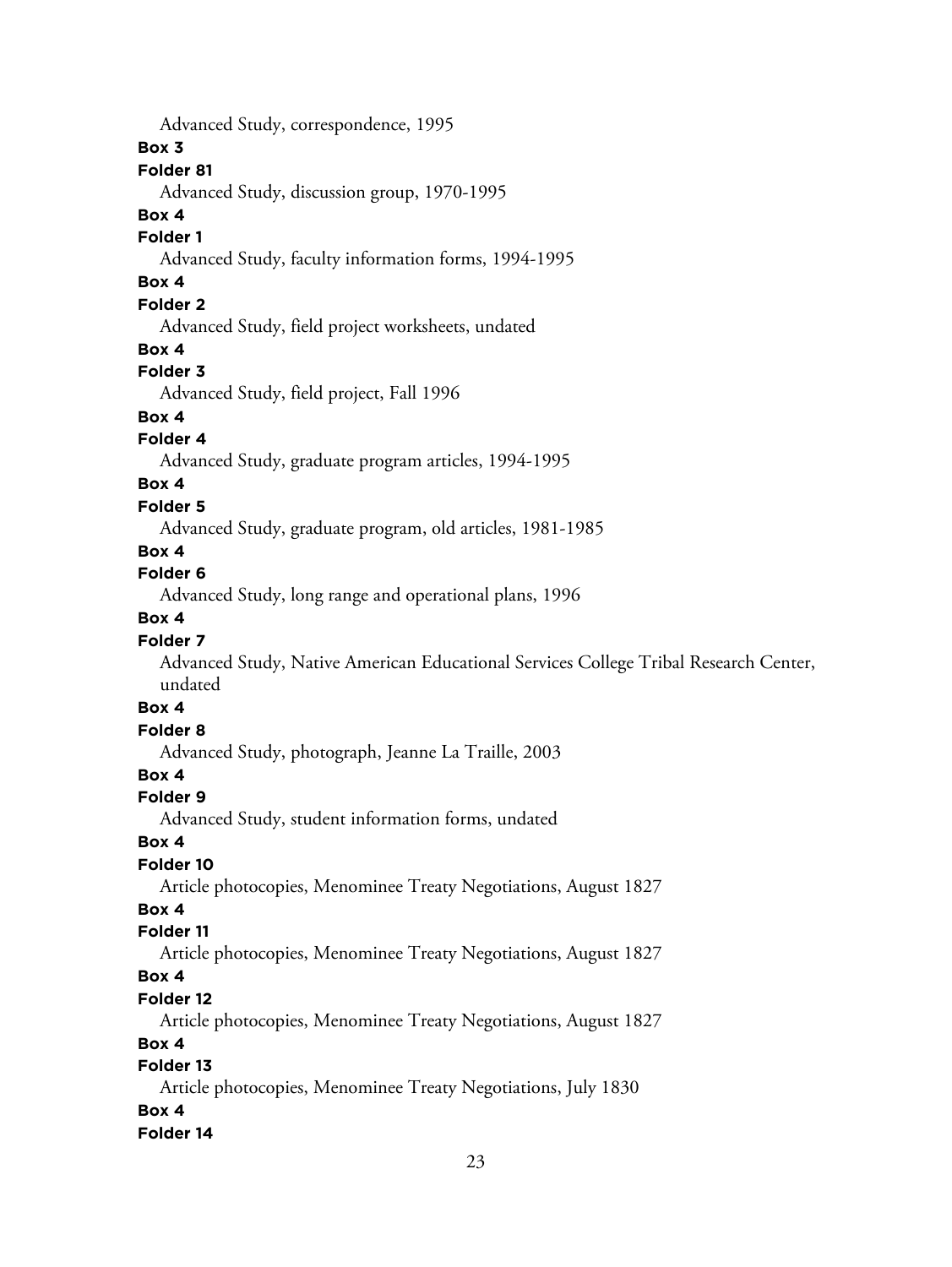| Article photocopies, Menominee Treaty Negotiations, July 1830                      |
|------------------------------------------------------------------------------------|
| Box 4                                                                              |
| Folder 15                                                                          |
| Article photocopies, Menominee Treaty Negotiations, February 1831                  |
| Box 4                                                                              |
| Folder 16                                                                          |
| Article photocopies, Menominee Treaty Negotiations, February 1831                  |
| Box 4                                                                              |
| Folder 17                                                                          |
| Article photocopies, Menominee Treaty Negotiations, October 1832                   |
| Box 4                                                                              |
| Folder 18                                                                          |
| Article photocopies, Menominee Treaty Negotiations, October 1832                   |
| Box 5                                                                              |
| Folder <sub>1</sub>                                                                |
| Article photocopies, Menominee Treaty Negotiations, September 1836                 |
| Box 5                                                                              |
| Folder <sub>2</sub>                                                                |
| Article photocopies, Menominee Treaty Negotiations, September 1836                 |
| Box 5                                                                              |
| Folder 3                                                                           |
| Article photocopies, Menominee Treaty Negotiations, October 1848                   |
| Box 5                                                                              |
| Folder 4                                                                           |
| Article photocopies, Menominee Treaty Negotiations, October 1848                   |
| Box 5                                                                              |
| Folder 5                                                                           |
| Article photocopies, Menominee Treaty Negotiations, May 1854                       |
| Box 5                                                                              |
| Folder 6                                                                           |
| Article photocopies, Menominee Treaty Negotiations, May 1854                       |
| Box 5                                                                              |
| Folder 7                                                                           |
| Books and Booklets, "Honoring TraditionInspiring Change," White House Conference   |
| on Indian Education, 1992                                                          |
| Box 5                                                                              |
| Folder 8                                                                           |
| Books and Booklets, Sovereignty Symposium VIII - Looking Ahead, Looking Back, 1995 |
| Box 6<br>Folder 1                                                                  |
| Books and Booklets, White House meetings, "Tribal Leaders and Clinton              |
| Administration," 1995                                                              |
|                                                                                    |

# **Box 6**

# **Folder 2**

Books and Booklets, Wicazo Sa Review, Spring 1985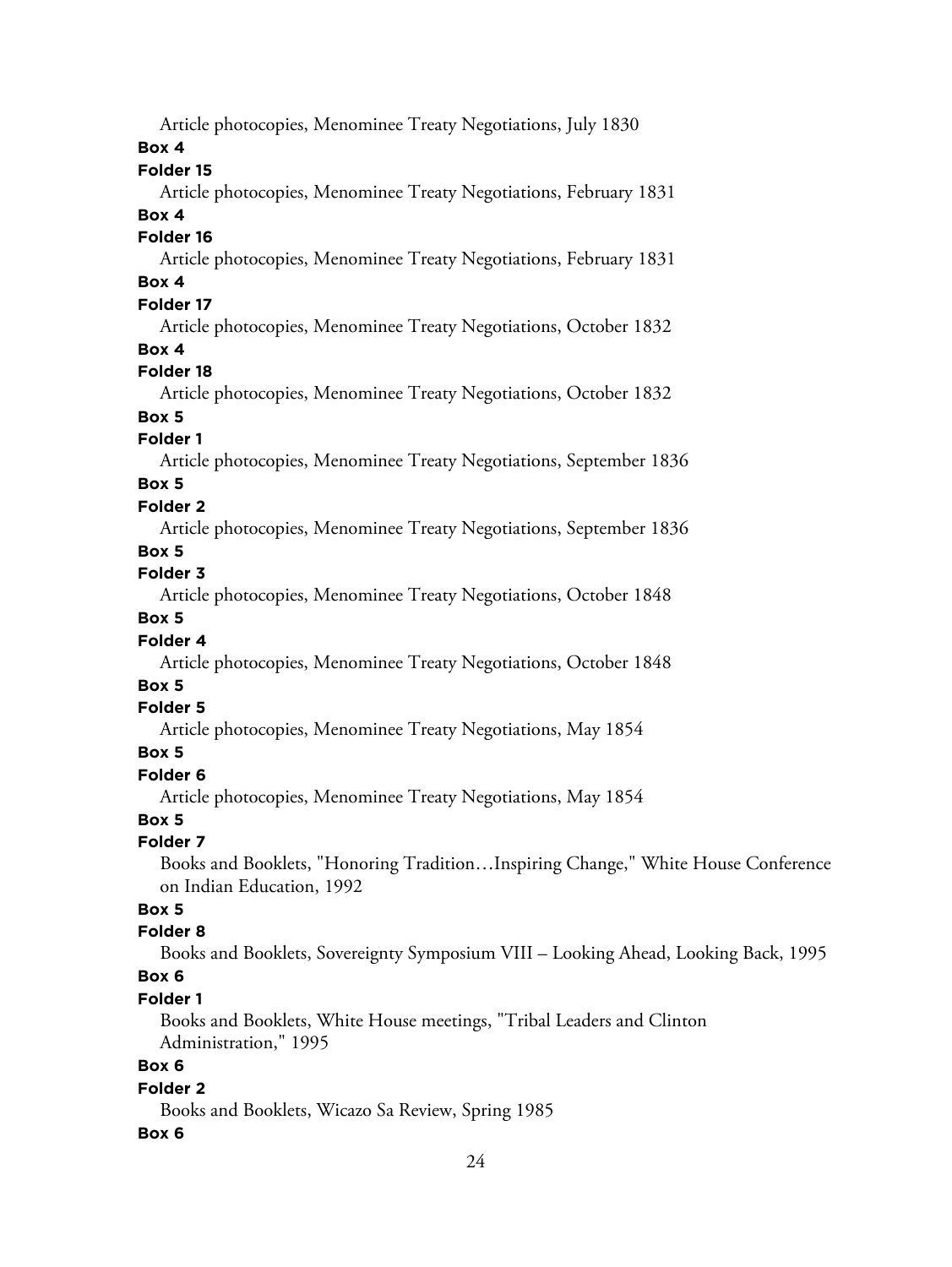Books and Booklets, Wicazo Sa Review, Spring 1988

## **Box 6**

# **Folder 4**

Books and Booklets, Wicazo Sa Review, Fall 1989

### **Box 6**

### **Folder 5**

Books and Booklets, Wicazo Sa Review, Spring 1990

# **Box 6**

# **Folder 6**

Books and Booklets, Wicazo Sa Review, Spring 1993

#### **Box 6**

#### **Folder 7**

Publications and photocopies, "Ada Deer says she was forced to quit her Indian Affairs post," January 24, 1997

# **Box 6**

#### **Folder 8**

Publications and photocopies, Alaska Tribal Appeals, Inc., "American Indian Listening Conference," May 20, 1994

### **Box 6**

### **Folder 9**

Publications and photocopies, "American Indian Praise Clinton's New Approach Christian Science Monitor," May 10, 1994

### **Box 6**

### **Folder 10**

Publications and photocopies, "American Indian Leaders Praise 'Listening Conference'," May 8, 1994

# **Box 6**

#### **Folder 11**

Publications and photocopies, "American Indians Say Broken Promises Mounting," May 5, 1994

#### **Box 6**

### **Folder 12**

Publications and photocopies, Anchorage Daily News, "United States Confers Tribal Status on Natives," October 16, 1993

# **Box 6**

# **Folder 13**

Publications and photocopies, "APRN to Debut Native Radio Talk Show," July 20, 1994

# **Box 6**

# **Folder 14**

Publications and photocopies, "At Conference Indians Lobby Clinton Officials," May 7, 1994

# **Box 6**

#### **Folder 15**

Publications and photocopies, "Attorney General Comes to Listen and to Learn," May 5, 1994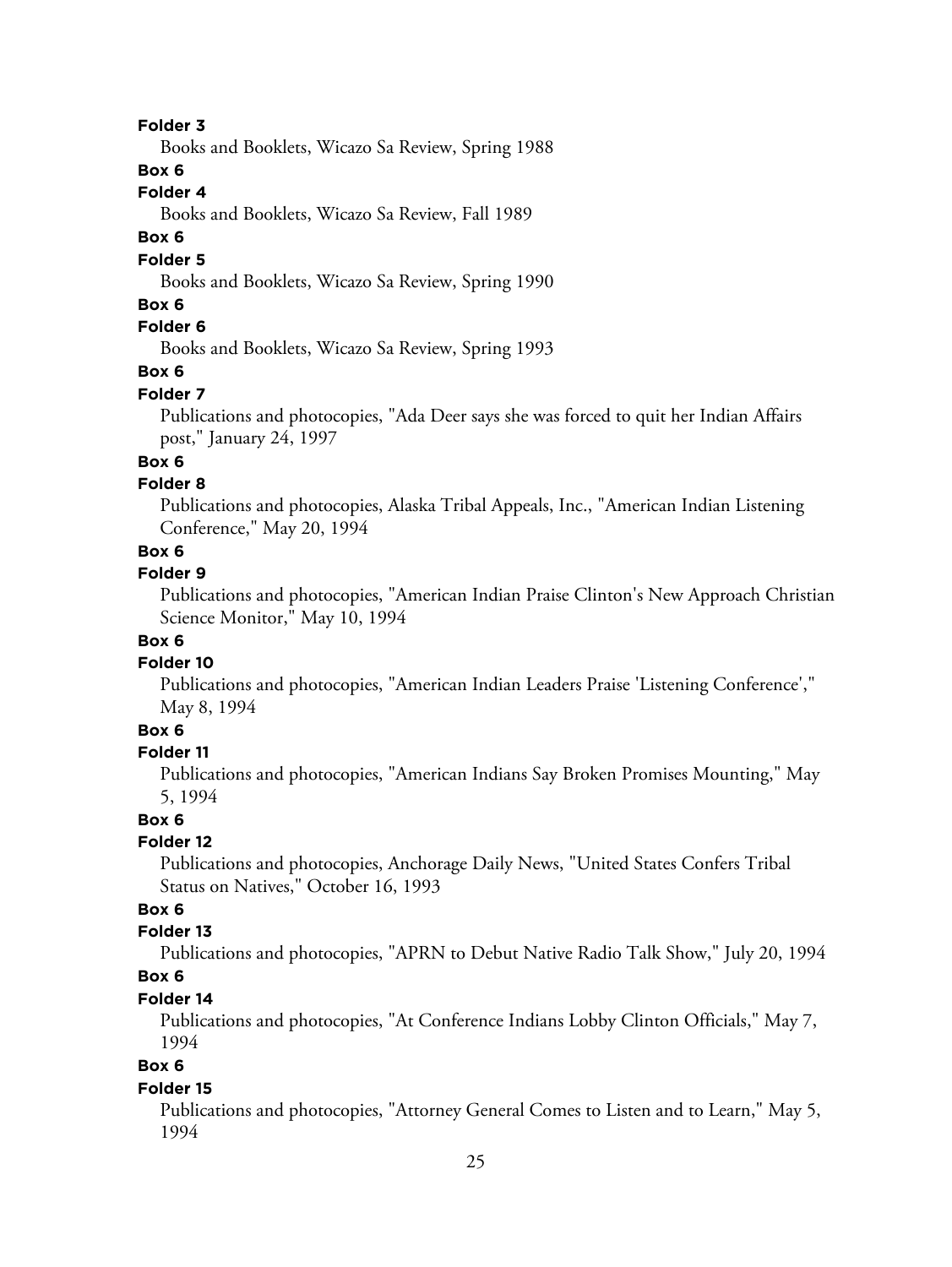### **Box 6**

#### **Folder 16**

Publications and photocopies, "Babbitt – It's Time for Change," April 28, 1994

# **Box 6**

### **Folder 17**

Publications and photocopies, "Bet on Us, Indians Tell Policy-Makers," May 7, 1994

# **Box 6**

# **Folder 18**

Publications and photocopies, "Cabinet Officials Get an Earful From Tribal Chiefs," May 6, 1994

#### **Box 6**

### **Folder 19**

Publications and photocopies, "Cape Tribal Leader Cites Need to Control Government Funds," April 30, 1994

# **Box 6**

# **Folder 20**

Publications and photocopies, "Catch the Whisper of the Wind," December 7, 1995

### **Box 6**

### **Folder 21**

Publications and photocopies, "Clinton Action Pleases New Mexico Indian Leaders," April 30, 1994

### **Box 6**

### **Folder 22**

Publications and photocopies, "Clinton Administration Continues Dialogue with Tribal Leaders," May 6, 1994

# **Box 6**

### **Folder 23**

Publications and photocopies, "Clinton Aides Hear Plights of 250 Tribes – Water Rights, Jobs Among Diverse Issues," May 6, 1994

# **Box 6**

### **Folder 24**

Publications and photocopies, "Clinton can Correct Past Mistakes Say Tribal Leaders," May 5, 1994

# **Box 6**

### **Folder 25**

Publications and photocopies, "Clinton and Indians Meet to Underline New Stature," April 30, 1994

# **Box 6**

# **Folder 26**

Publications and photocopies, "Clinton, Indians Talk it Out," April 30, 1994

# **Box 6**

### **Folder 27**

Publications and photocopies, "Clinton Praises Casinos as Boon to Indians," undated

# **Box 6**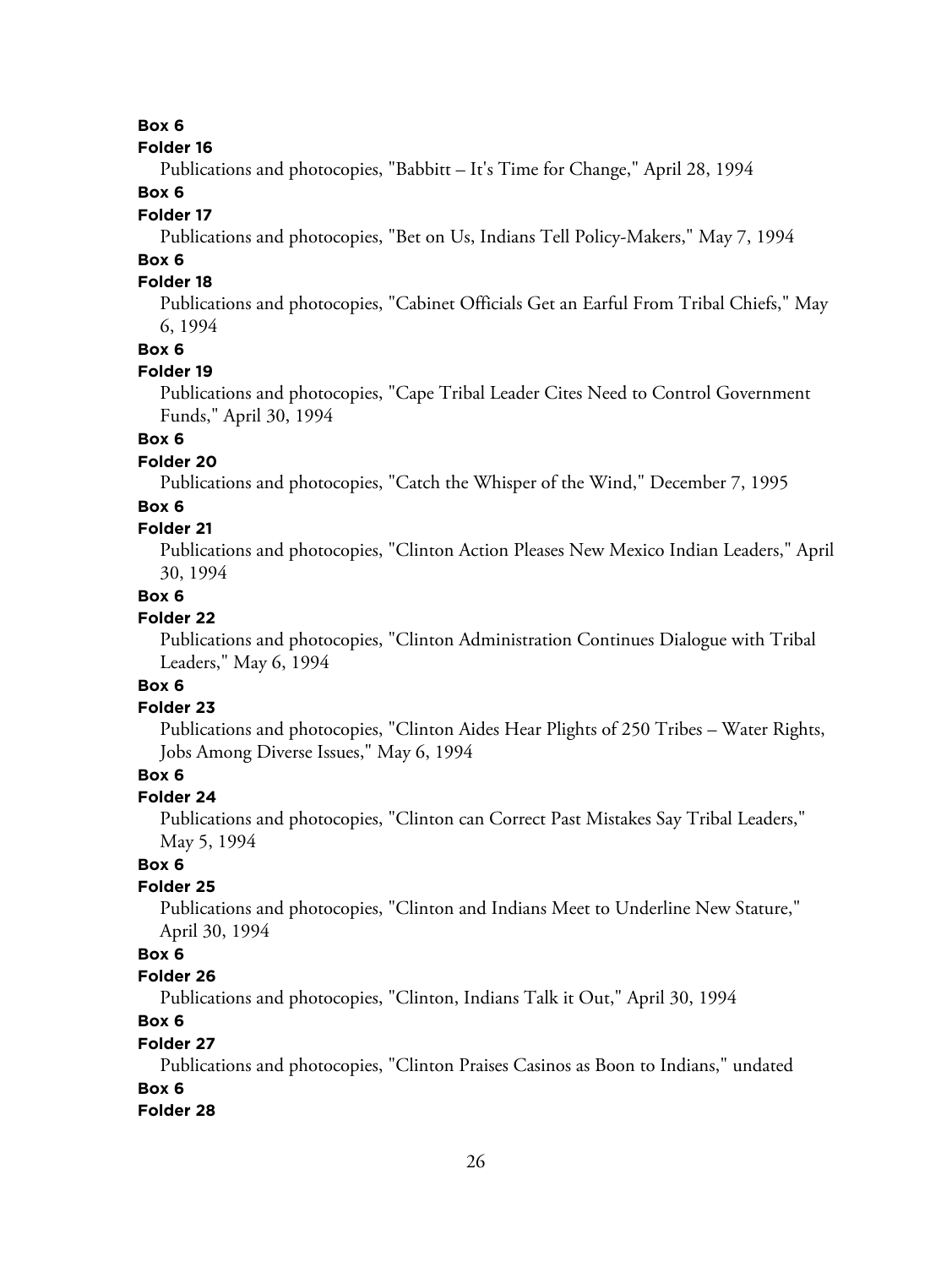Publications and photocopies, "Clinton Recibe Bendición India en Reunión con Jefes Tribales," undated

### **Box 6**

### **Folder 29**

Publications and photocopies, "Clinton Vows Better Relations with Tribes," April 30, 1994

# **Box 6**

### **Folder 30**

Publications and photocopies, "Clinton Vows Closer Ties with Indians," April 30, 1994

### **Box 6**

### **Folder 31**

Publications and photocopies, "Clinton's Courting of Indian Support is a Good Start," April 29, 1994

# **Box 6**

### **Folder 32**

Publications and photocopies, "Conference is Broadcast, but Nobody is Aware of It," May 5, 1994

### **Box 6**

### **Folder 33**

Publications and photocopies, "Cowboys, Miners Win, Indians Lose in Senate Spending Bill," August 21, 1995

### **Box 6**

# **Folder 34**

Publications and photocopies, "Criminal Jurisdiction Nightmare for Salt River Pima-Maricopa," May 11, 1994

# **Box 6**

### **Folder 35**

Publications and photocopies, "Erasing Injustices," May 6, 1994

# **Box 6**

# **Folder 36**

Publications and photocopies, "Even Cynic Lauds Summit," May 7, 1994

### **Box 6**

# **Folder 37**

Publications and photocopies, "Fears, Hopes Echo in Halls of Indian Meeting," May 6, 1994

# **Box 6**

# **Folder 38**

Publications and photocopies, "Fed Officials, Tribal Leaders Meet to Resolve Problems," May 6, 1994

# **Box 6**

# **Folder 39**

Publications and photocopies, "Feds Reach Out to Indians," June 27, 1994

# **Box 6**

### **Folder 40**

Publications and photocopies, "Feds – Self-Management is Better," August 22, 1995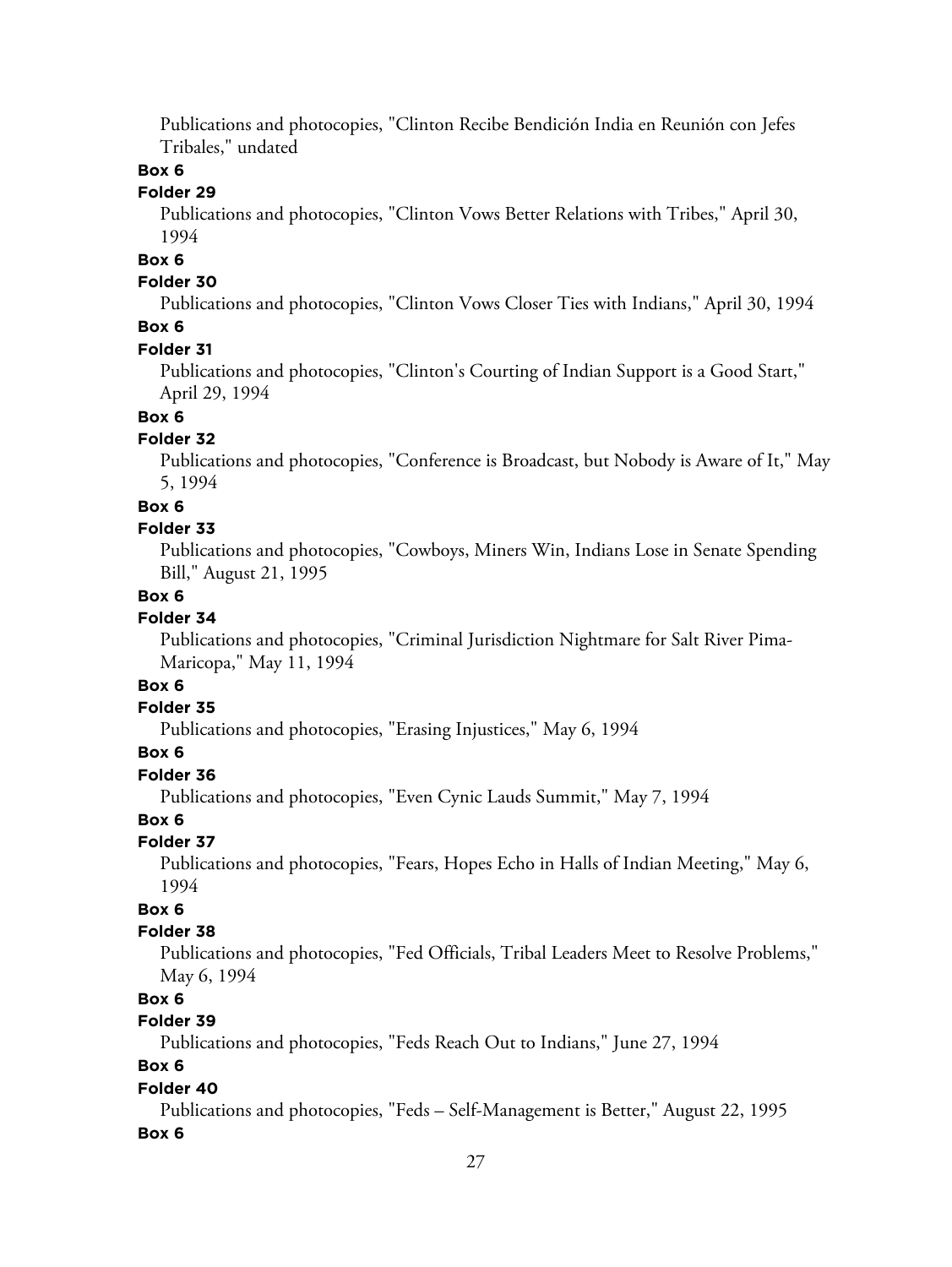Publications and photocopies, "From Indian Country, a Painful Legacy," May 5, 1994

# **Box 6**

# **Folder 42**

Publications and photocopies, "Giving Indian Way a Try," May 4, 1994

### **Box 6**

### **Folder 43**

Publications and photocopies, "Group Says it Will Sue to Protect Goshawk," May 4, 1994

# **Box 6**

# **Folder 44**

Publications and photocopies, "High Council with 'First Americans'," undated

### **Box 6**

# **Folder 45**

Publications and photocopies, "Hopis Make New Lease Offer," May 6, 1994

### **Box 6**

#### **Folder 46**

Publications and photocopies, "Identity – Who are the Real Indians," January 27, 1997

### **Box 6**

# **Folder 47**

Publications and photocopies, "Indian Display," September 7, 1990

# **Box 6**

# **Folder 48**

Publications and photocopies, "Indian Education May Lose Millions," June 28, 1995

### **Box 6**

### **Folder 49**

Publications and photocopies, "Indian Leaders Meet about Concerns," May 7, 1994

### **Box 6**

# **Folder 50**

Publications and photocopies, "Indian Leaders Meet with Clinton," April 30, 1994

### **Box 6**

#### **Folder 51**

Publications and photocopies, "Indian Leaders Optimistic," May 5, 1994

### **Box 6**

### **Folder 52**

Publications and photocopies, "Indian Leaders Optimistic about Meeting with Cabinet Members," May 4, 1994

### **Box 6**

#### **Folder 53**

Publications and photocopies, "Indian Leaders Protest State Gambling Limits, Economies Stalled, Officials Say," May 7, 1994

# **Box 6**

### **Folder 54**

Publications and photocopies, "Indians Make Plea for Change, United States Responds at Conference," May 7, 1994

#### **Box 6**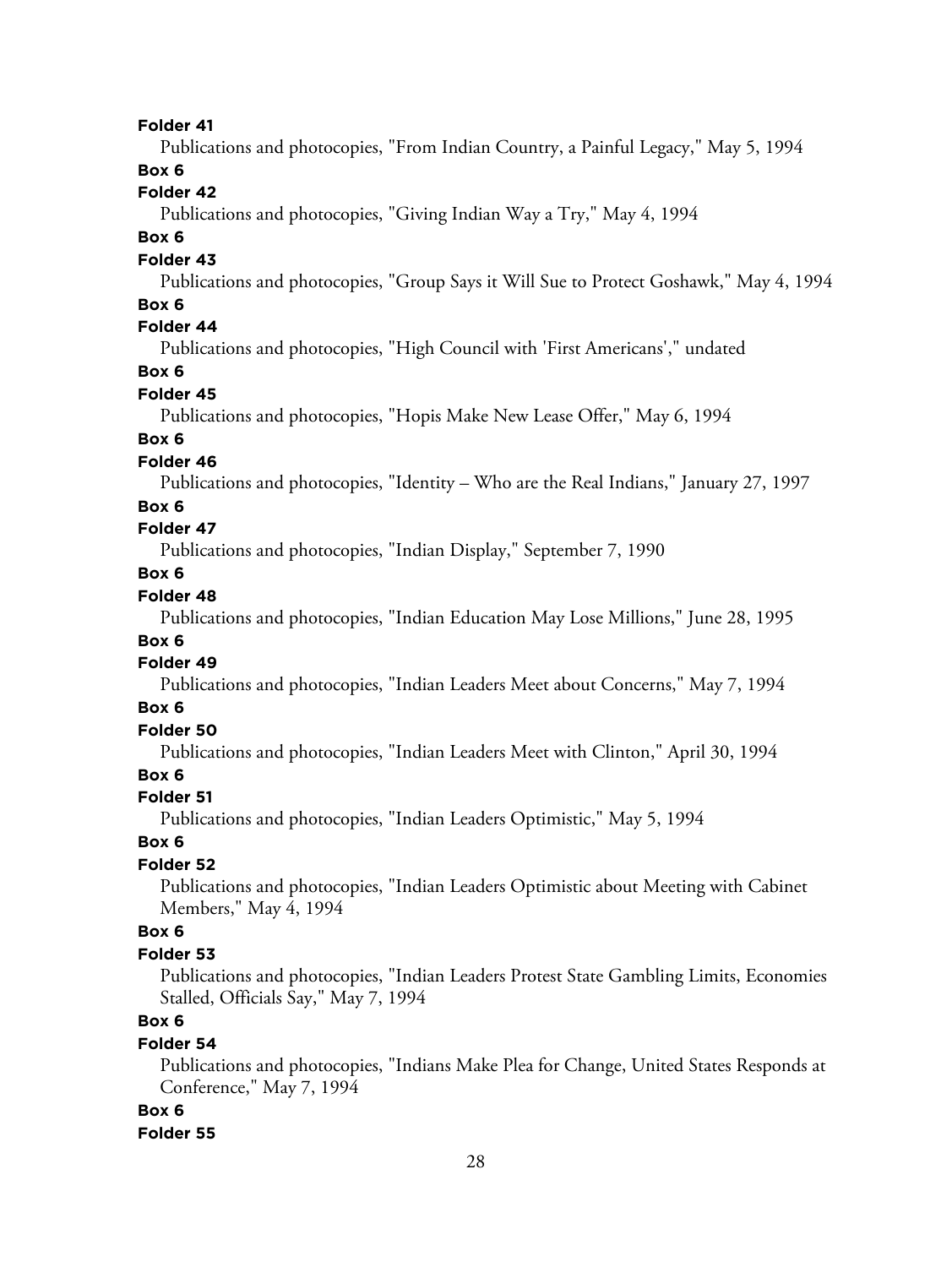Publications and photocopies, "Indians Say Respect, Rights Must be Restored," May 2, 1994

### **Box 6**

### **Folder 56**

Publications and photocopies, "Indians Tell Feds of Woes, Concerns," May 6, 1994

### **Box 6**

### **Folder 57**

Publications and photocopies, "Indians Test Clout at Summit in New Mexico," May 2, 1994

# **Box 6**

### **Folder 58**

Publications and photocopies, "Jefes Indios Reclaman a Clinton Autodeterminacion," undated

### **Box 6**

# **Folder 59**

Publications and photocopies, "Jemez Indians Express Concerns to Reno, Babbitt," May 9, 1994

#### **Box 6**

### **Folder 60**

Publications and photocopies, "Job Training Bills Compared," November 9, 1995

### **Box 6**

# **Folder 61**

Publications and photocopies, "Listen and the Nation May Learn," May 2, 1994

### **Box 6**

# **Folder 62**

Publications and photocopies, "Listening Conference," May 5, 1994

# **Box 6**

# **Folder 63**

Publications and photocopies, "Listening Conference for Indians Opens Today," May 5, 1994

### **Box 6**

### **Folder 64**

Publications and photocopies, "Loyalty Test," December 30, 1996

# **Box 6**

# **Folder 65**

Publications and photocopies, "Lupe Meets with Reno, Babbitt at Conference," May 13, 1994

### **Box 6**

### **Folder 66**

Publications and photocopies, "Meeting Gives Indian Gaming Low Priority," April 30, 1994

### **Box 6**

# **Folder 67**

Publications and photocopies, "National American Indian Listening Conference Univision Transcript," May 5, 1994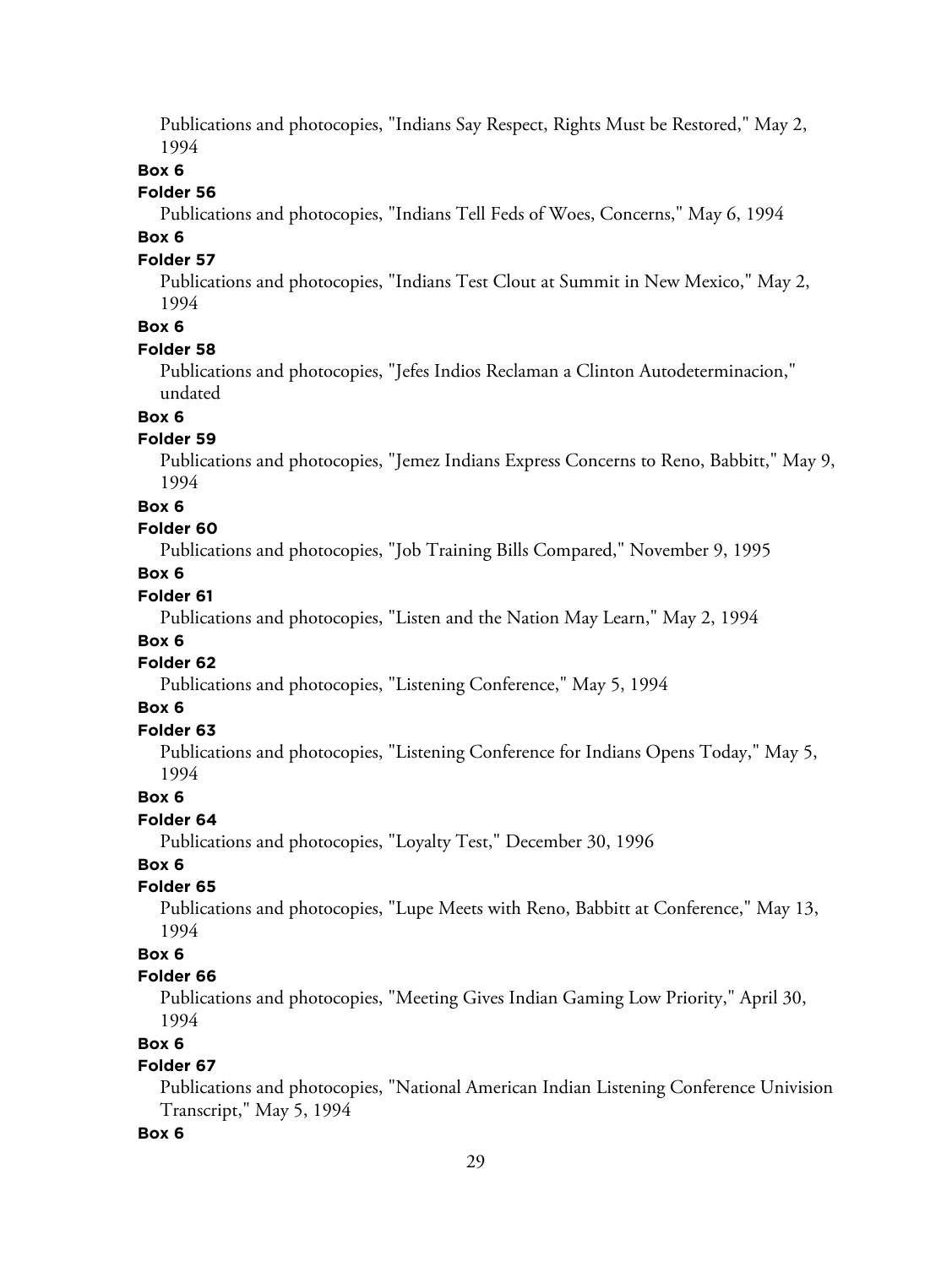Publications and photocopies, "Native American Have Follow-up Meeting with Government," May 5, 1994

### **Box 6**

#### **Folder 69**

Publications and photocopies, "New Era of Relations Goes on with Tribal-Federal Summit," May 5, 1994

# **Box 6**

### **Folder 70**

Publications and photocopies, New York Times, "Indians' Cruel Winter of Aid Cuts and Cold," January 27, 1997

### **Box 7**

### **Folder 1**

Publications and photocopies, "Northern Cheyenne Official Says No One Listened at 'Listening' Session," May 18, 1994

# **Box 7**

# **Folder 2**

Publications and photocopies, "Officials Talk with Indians; Reno, Babbitt go to New Mexico Conference," May 6, 1994

### **Box 7**

### **Folder 3**

Publications and photocopies, "Pueblo Asks for Youth Activities," May 6, 1994

### **Box 7**

### **Folder 4**

Publications and photocopies, "Reno, Babbitt Promise Access," May 7, 1994

### **Box 7**

#### **Folder 5**

Publications and photocopies, "Reno Extends Investigation of Casino Rejection," November 14, 1997

# **Box 7**

### **Folder 6**

Publications and photocopies, "Reno, Other Feds, Listen," May 6, 1994

### **Box 7**

# **Folder 7**

Publications and photocopies, "Reno Pledges New Era of Cooperation with Tribes," May 5, 1994

### **Box 7**

### **Folder 8**

Publications and photocopies, "Reno Pledges to Assist Tribes," May 17, 1994

# **Box 7**

# **Folder 9**

Publications and photocopies, "Respect for the Tribes," May 7, 1994

# **Box 7**

### **Folder 10**

Publications and photocopies, "Reunion de Jefes," undated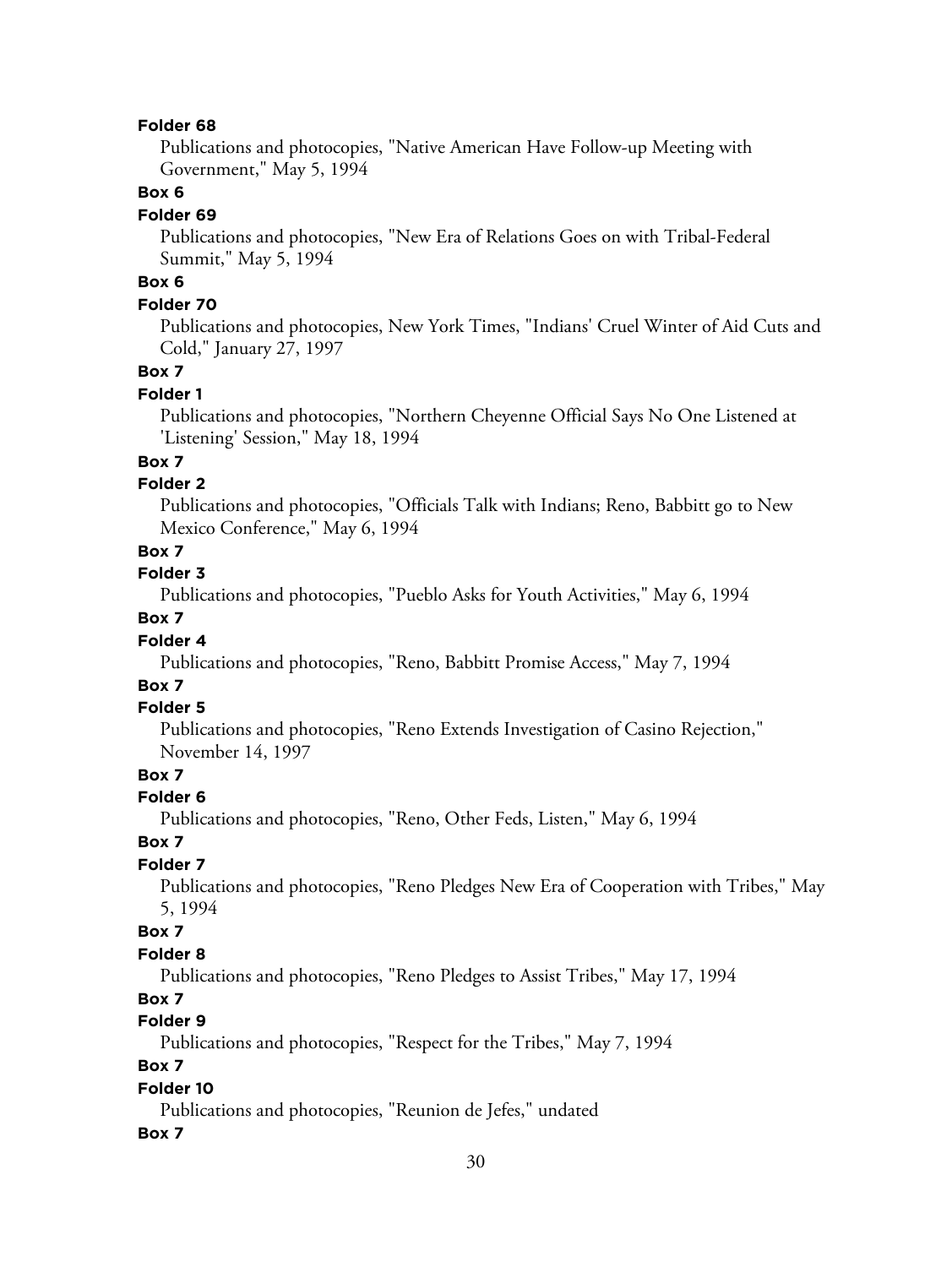Publications and photocopies, "Royalty Relief Delayed on Two Fronts – At United States Senate and Interior Department," May 10, 1994

### **Box 7**

#### **Folder 12**

Publications and photocopies, San Francisco Chronicle, "A New Trail of Tears," March 17, 1996

# **Box 7**

### **Folder 13**

Publications and photocopies, "Segregation in the 60's or Indian Gambling in the 90's," May 16, 1994

#### **Box 7**

#### **Folder 14**

Publications and photocopies, "Skip the Firewater; Indians are American Citizens Too," May 5, 1994

# **Box 7**

# **Folder 15**

Publications and photocopies, "Some Navajos Jeer New Hopi Lease Deal," May 9, 1994

### **Box 7**

### **Folder 16**

Publications and photocopies, "Talks with Tribes Continue," May 11, 1994

### **Box 7**

# **Folder 17**

Publications and photocopies, "They Worried that Their Sacred Lands Would Be Desecrated by Public Access," May 4, 1994

# **Box 7**

#### **Folder 18**

Publications and photocopies, "Tribal Attorney General Says Indians Should Return to Traditional Methods of Punishment," May 6, 1994

# **Box 7**

### **Folder 19**

Publications and photocopies, "Tribal Leaders Meet Clinton, Air Concerns," April 29, 1994

# **Box 7**

### **Folder 20**

Publications and photocopies, "Tribal Leaders Meet in New Mexico Voice Concerns about Sovereignty," May 6, 1994

# **Box 7**

# **Folder 21**

Publications and photocopies, "Tribal Leaders Talk, Reno and Babbitt Listen," May 6, 1994

### **Box 7**

# **Folder 22**

Publications and photocopies, "Tribal Voices on the Issues Heard at Albuquerque Summit," May 18, 1994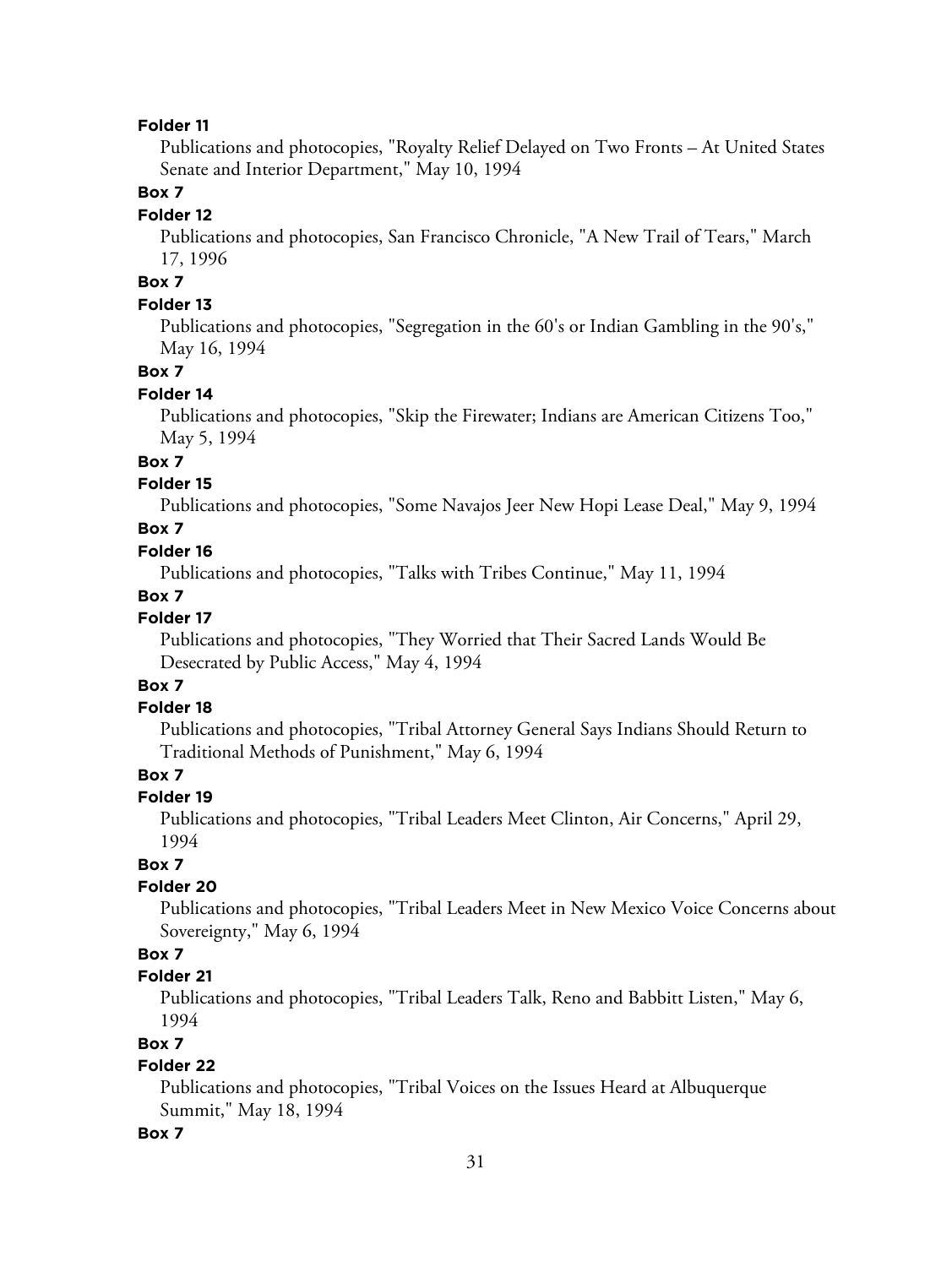Publications and photocopies, "Tribes, Feds Struggle to Revamp their Economic Relationship," May 4, 1994

### **Box 7**

#### **Folder 24**

Publications and photocopies, "Tribes Seek Federal Funds to Cope with Social Ills," May 7, 1994

# **Box 7**

### **Folder 25**

Publications and photocopies, "Tribes Share Common Concerns, Conference Shows," May 13, 1994

### **Box 7**

#### **Folder 26**

Publications and photocopies, "Tribes – States Hurt Economies," May 7, 1994

# **Box 7**

### **Folder 27**

Publications and photocopies, "Tribes, Towns Battle over Annexation," May 7, 1994

# **Box 7**

# **Folder 28**

Publications and photocopies, "Tribes Turn to Feds to Allow Gambling," May 5, 1994

# **Box 7**

### **Folder 29**

Publications and photocopies, "White House Too White, Indian Leader Says," May 5, 1994

# **Box 7**

### **Folder 30**

Publications and photocopies, "Whom do you Trust? If You're Indian, not the Government," undated

### **Box 7**

### **Folder 31**

Publications and photocopies, "Yazzie Issues Challenge," May 12, 1994

### **Box 7**

### **Folder 32**

Reviews, "Accessing Surplus Property – Screening, Freezing and Acquiring Federal Excess Property," undated

# **Box 7**

### **Folder 33**

Reviews, Administration for Native Americans, memos, questionnaires, work plans, 1991

### **Box 7**

### **Folder 34**

Reviews, Administration for Native Americans, response, 1991

# **Box 7**

# **Folder 35**

Reviews, Administration for Native Americans, telecommunications, 1991

### **Box 7**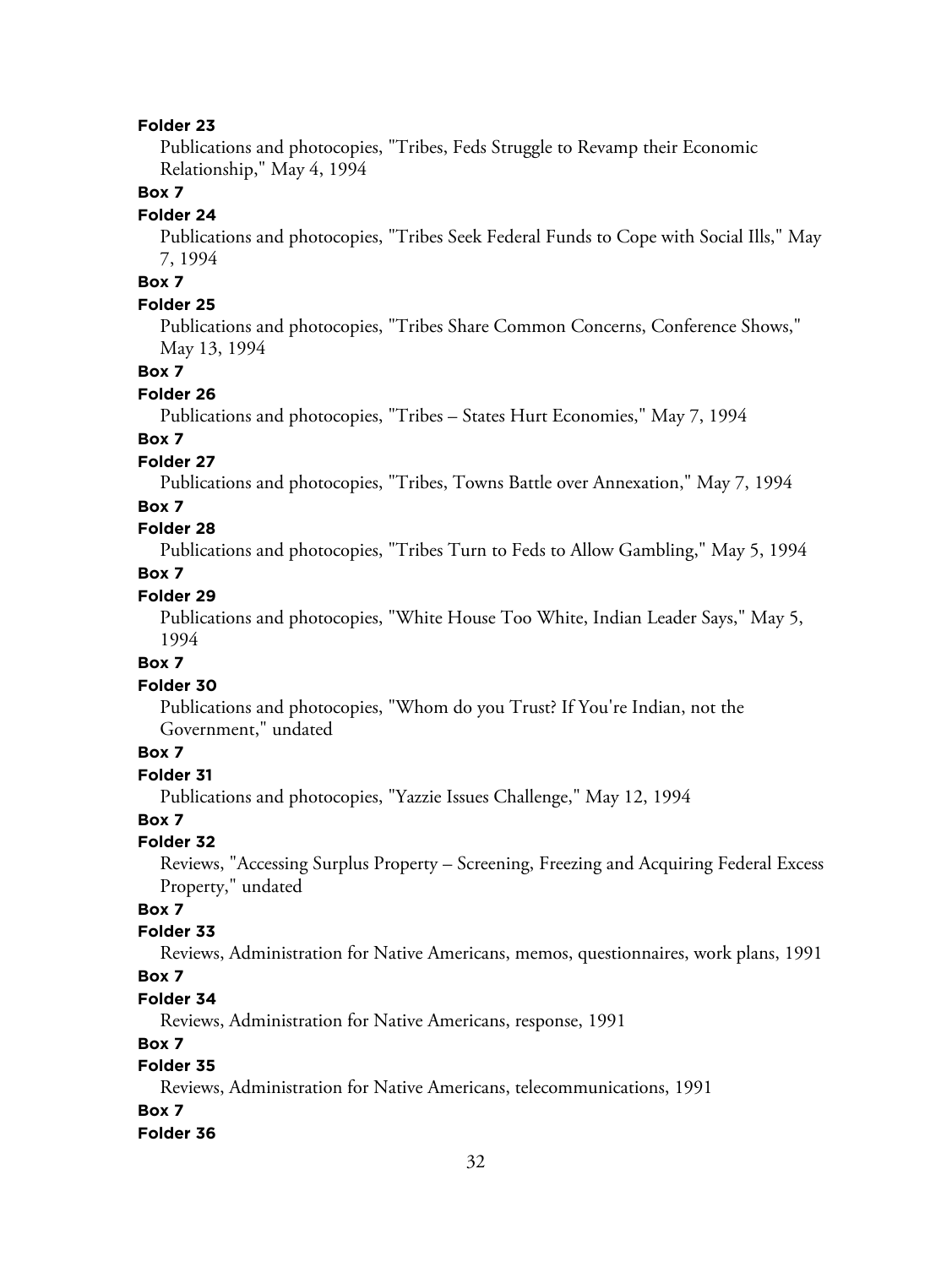Reviews, Albuquerque process and Congressional workshop materials, 1991

### **Box 7**

# **Folder 37**

Reviews, Alcoa Foundation, communications, 1991

### **Box 7**

### **Folder 38**

Reviews, American Indian Center, workbooks, 1997-2000

# **Box 7**

# **Folder 39**

Reviews, American Indian Economic Development Association, 1998

### **Box 7**

# **Folder 40**

Reviews, American Indian Graduate Center, calendar of events, 1991

# **Box 7**

# **Folder 41**

Reviews, American Indian Health Care Association, annual report, 1990

# **Box 7**

# **Folder 42**

Reviews, Americans for Indian Opportunity, database, undated

### **Box 7**

# **Folder 43**

Reviews, Americans for Indian Opportunity, database, addresses, 1991

# **Box 7**

# **Folder 44**

Reviews, Americans for Indian Opportunity, federal friends list, undated

# **Box 7**

# **Folder 45**

Reviews, Anawim Center, communications and newspapers, 1999

# **Box 7**

# **Folder 46**

Reviews, Ancient Lifeways Institute, photocopy, undated

# **Box 7**

# **Folder 47**

Reviews, The ASCII Group, proposals and information, 1990-1991

# **Box 7**

# **Folder 48**

Reviews, Baldwin paper, "Networking the Nations – Information Policy and the Emerging Indian Network Marketplace," 1992

# **Box 7**

# **Folder 49**

Reviews, Bulletin Board Systems, undated

# **Box 7**

# **Folder 50**

Reviews, Bulletin Board Systems, files lists, 1991

# **Box 7**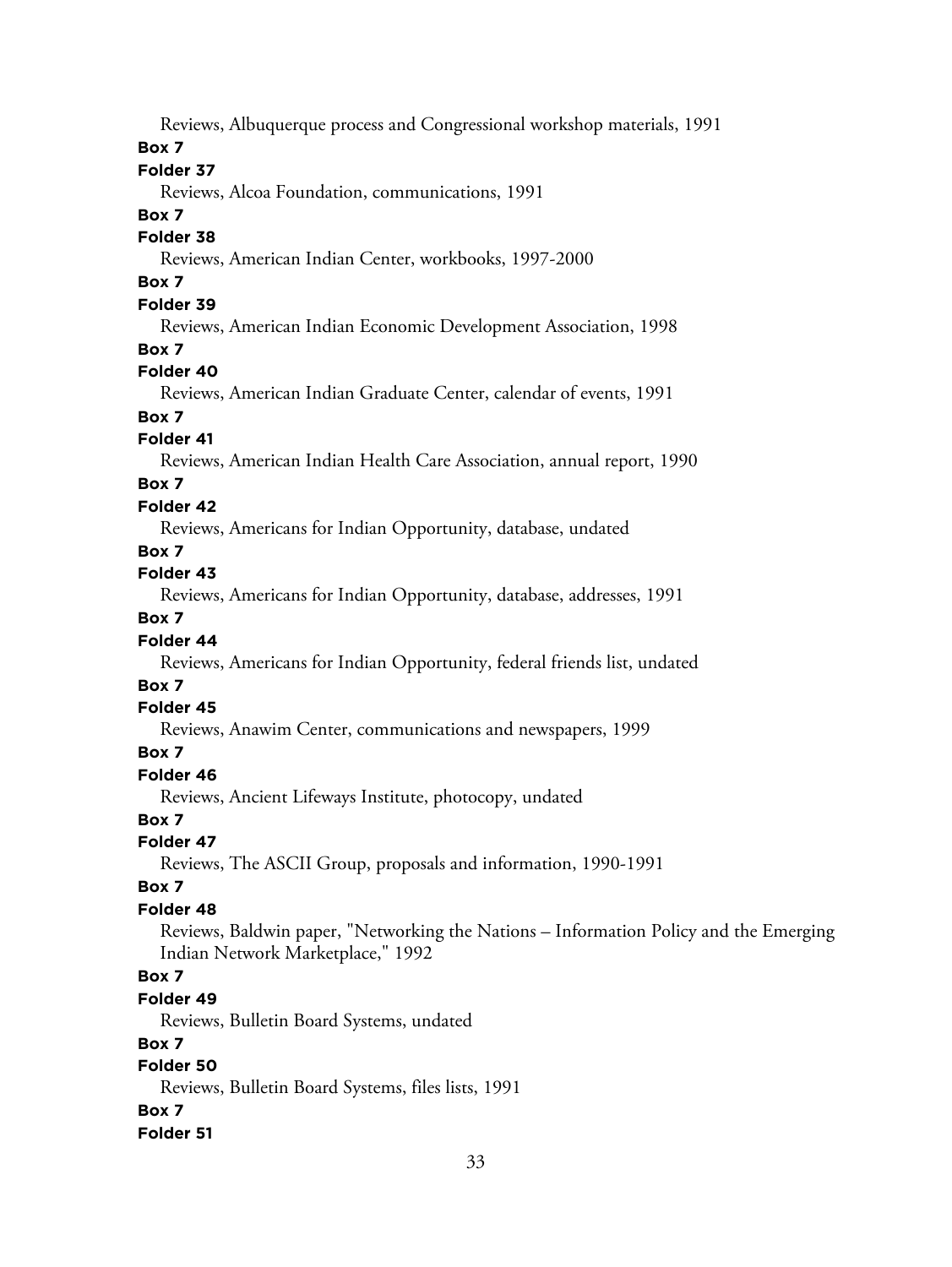Reviews, Bulletin Board Systems, goals and information, 1991

# **Box 7**

## **Folder 52**

Reviews, Bulletin Board Systems, user information, 1991

### **Box 8**

# **Folder 1**

Reviews, CD-ROM equipment information, undated

# **Box 8**

# **Folder 2**

Reviews, Chicago Native American Urban Indian Retreat, flyer, 1997

### **Box 8**

### **Folder 3**

Reviews, computer company advertisements, undated

# **Box 8**

# **Folder 4**

Reviews, "Computer – Hayes – Smartcom," information, undated

# **Box 8**

### **Folder 5**

Reviews, correspondence, 1991

# **Box 8**

#### **Folder 6**

Reviews, education satellite, "1990-1991 School Year Satellite Transponder Use by Providers of Instructional Materials for Elementary, Secondary and Post-Secondary Education," 1990

### **Box 8**

#### **Folder 7**

Reviews, energy proposal, 1990

### **Box 8**

#### **Folder 8**

Reviews, Environmental Protection Agency, Clearinghouse, undated

#### **Box 8**

### **Folder 9**

Reviews, Environmental Protection Agency, databases, undated

# **Box 8**

# **Folder 10**

Reviews, Facstore, information on data management systems, 1991

### **Box 8**

### **Folder 11**

Reviews, "Gifts in Kind," software information, 1991

### **Box 8**

# **Folder 12**

Reviews, graphics, undated

# **Box 8**

### **Folder 13**

Reviews, Health Clearinghouse, 1990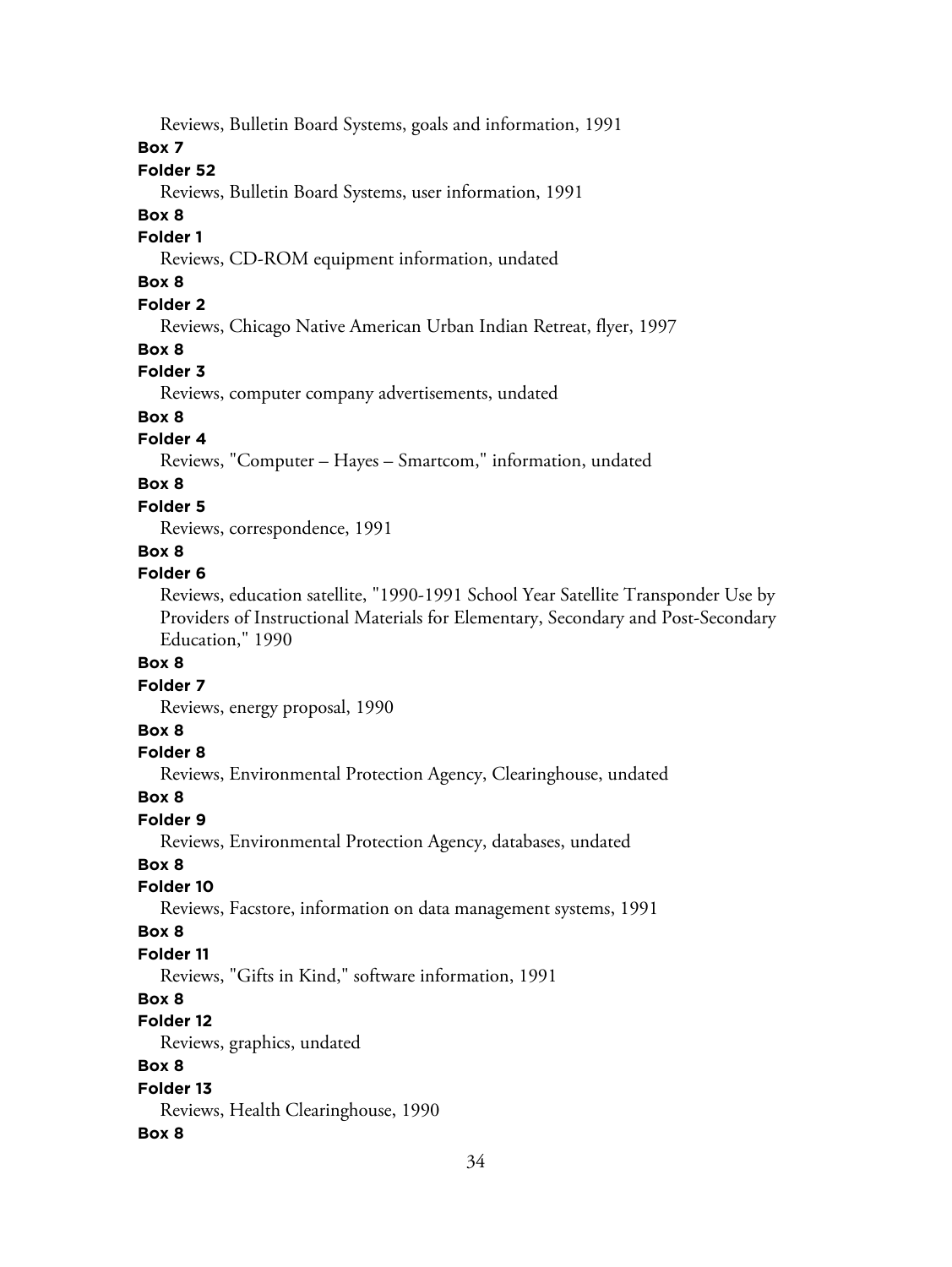Reviews, Indian Law Resource Center, annual report, 1989

**Box 8**

### **Folder 15**

Reviews, IndianNet, board member resolutions for IndianNet, 1991

#### **Box 8**

#### **Folder 16**

Reviews, IndianNet, board questionnaires, 1991

# **Box 8**

# **Folder 17**

Reviews, IndianNet, certificates of incorporation, 1991

#### **Box 8**

### **Folder 18**

Reviews, IndianNet, commitment letters, 1991

### **Box 8**

### **Folder 19**

Reviews, IndianNet, Communication Network, proposal, undated

### **Box 8**

# **Folder 20**

Reviews, IndianNet, Environmental Protection Agency, data management funds, 1991

# **Box 8**

# **Folder 21**

Reviews, IndianNet, establishment letters, 1991

# **Box 9**

# **Folder 1**

Reviews, IndianNet, establishment letters, drafts, 1991

# **Box 9**

# **Folder 2**

Reviews, IndianNet, hardware configurations, undated

# **Box 9**

### **Folder 3**

Reviews, IndianNet, members, 1991

### **Box 9**

# **Folder 4**

Reviews, IndianNet, miscellaneous documents, 1991

### **Box 9**

# **Folder 5**

Reviews, IndianNet, questionnaire, 1991

# **Box 9**

# **Folder 6**

Reviews, IndianNet, proposal, Administration for Native Americans, 1991

# **Box 9**

# **Folder 7**

Reviews, IndianNet, proposal, establishment proposal, original, 1991

### **Box 9**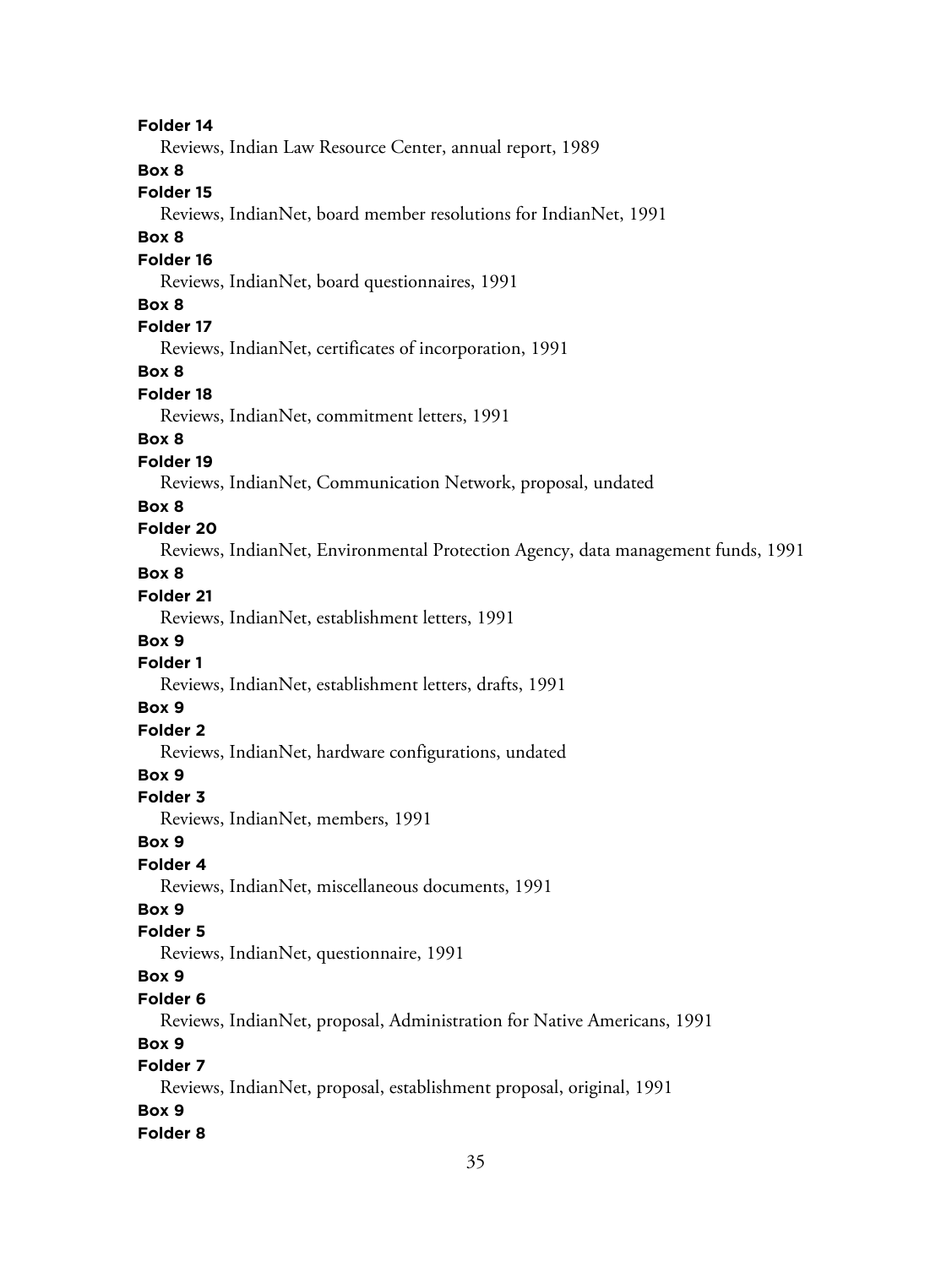Reviews, IndianNet, proposal, establishment proposal, early, 1991

### **Box 9**

### **Folder 9**

Reviews, IndianNet, proposal, establishment proposal, second draft, 1991

#### **Box 9**

### **Folder 10**

Reviews, IndianNet, proposal, establishment proposal, attachments, 1991

# **Box 9**

# **Folder 11**

Reviews, IndianNet, proposal, establishment proposal, graphics, 1991

### **Box 9**

### **Folder 12**

Reviews, IndianNet, proposal, establishment proposal, mailings, 1991

# **Box 9**

#### **Folder 13**

Reviews, IndianNet, proposal, first IndianNet proposal, 1991

# **Box 9**

#### **Folder 14**

Reviews, IndianNet, proposal, funding, Indian Tribes in the Information Age, undated

#### **Box 9**

### **Folder 15**

Reviews, IndianNet, proposal, Inter-Agency, draft, 1990

# **Box 9**

### **Folder 16**

Reviews, IndianNet, responses, negative, 1990-1991

# **Box 9**

#### **Folder 17**

Reviews, IndianNet, start-up, 1990-1991

### **Box 9**

#### **Folder 18**

Reviews, IndianNet, support letters from IndianNet, May 1991

#### **Box 9**

**Folder 19**

Reviews, IndianNet, support letters to IndianNet, 1991

#### **Box 9**

### **Folder 20**

Reviews, IndianNet, users, 1991

### **Box 9**

### **Folder 21**

Reviews, "Indian Service Population and Labor Force Estimates," Bureau of Indian Affairs, 1989

### **Box 9**

# **Folder 22**

Reviews, installation quotes, 1991 **Box 9**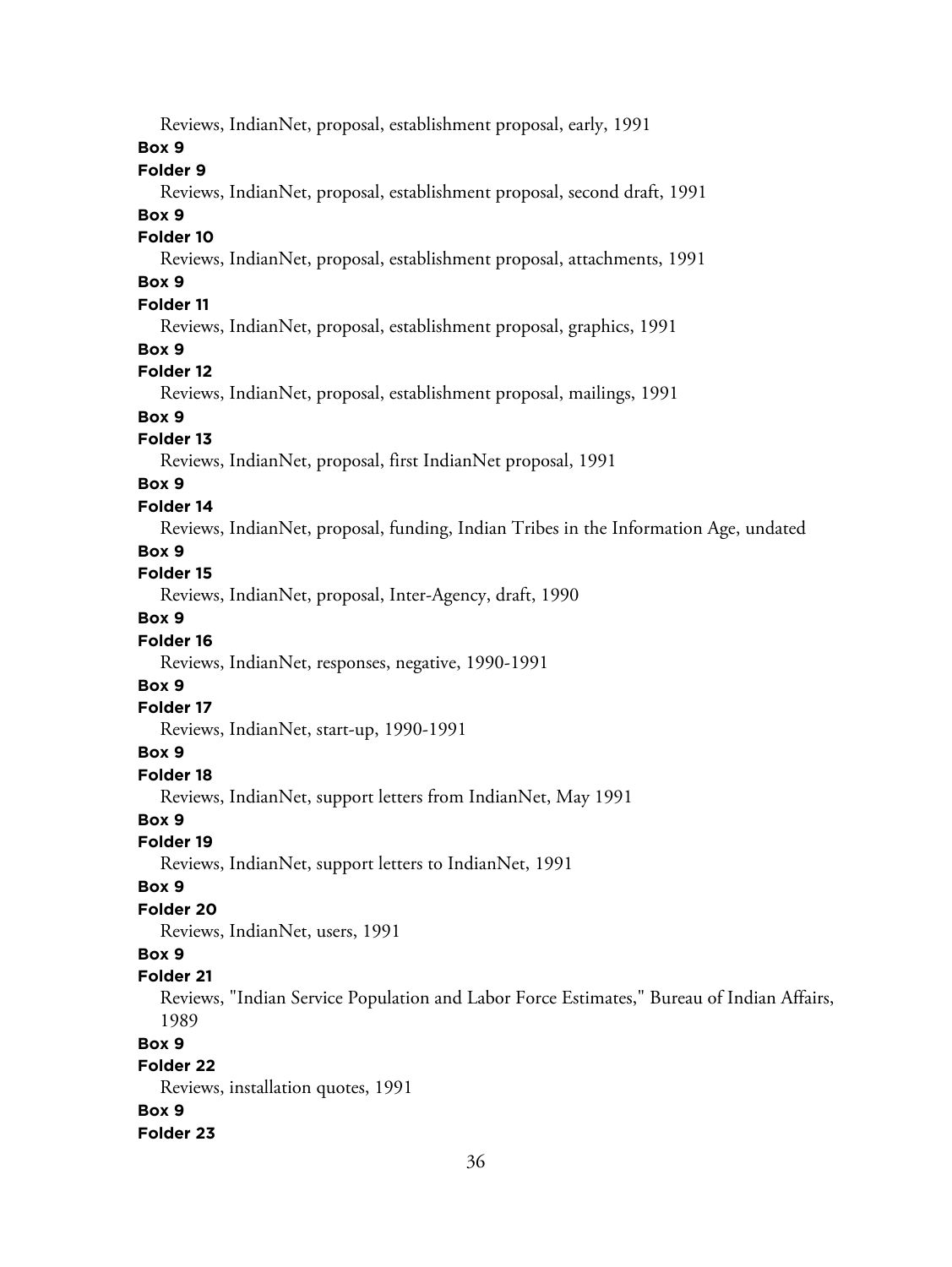Reviews, Inter-Agency Agreement, 1990

### **Box 9**

### **Folder 24**

Reviews, Inter-Agency Agreement, 1991

### **Box 9**

### **Folder 25**

Reviews, legislative update, 1991

# **Box 9**

# **Folder 26**

Reviews, modems, information, 1991

### **Box 10**

### **Folder 1**

Reviews, National Indian Communications Network, communications and proposal, 1990-1991

# **Box 10**

# **Folder 2**

Reviews, New Star Schools grant, handwritten notes, undated

### **Box 10**

# **Folder 3**

Reviews, news release, Native American Rights Fund, "Smithsonian to Give Back Indian Human Remains," April 17, 1991

### **Box 10**

# **Folder 4**

Reviews, news release, "Operating IndianNet," 1991

### **Box 10**

# **Folder 5**

Reviews, organizing meeting, notes, 1990

# **Box 10**

# **Folder 6**

Reviews, PKZIP and UNZIP manual and notes, undated

#### **Box 10**

### **Folder 7**

Reviews, profiles, Montana tribes statistics, 1988

### **Box 10**

### **Folder 8**

Reviews, profiles, sample from CDC, undated

### **Box 10**

### **Folder 9**

Reviews, profiles, sources, undated

# **Box 10**

### **Folder 10**

Reviews, tribal profile, undated

# **Box 10**

### **Folder 11**

Reviews, tribal profiles, database, undated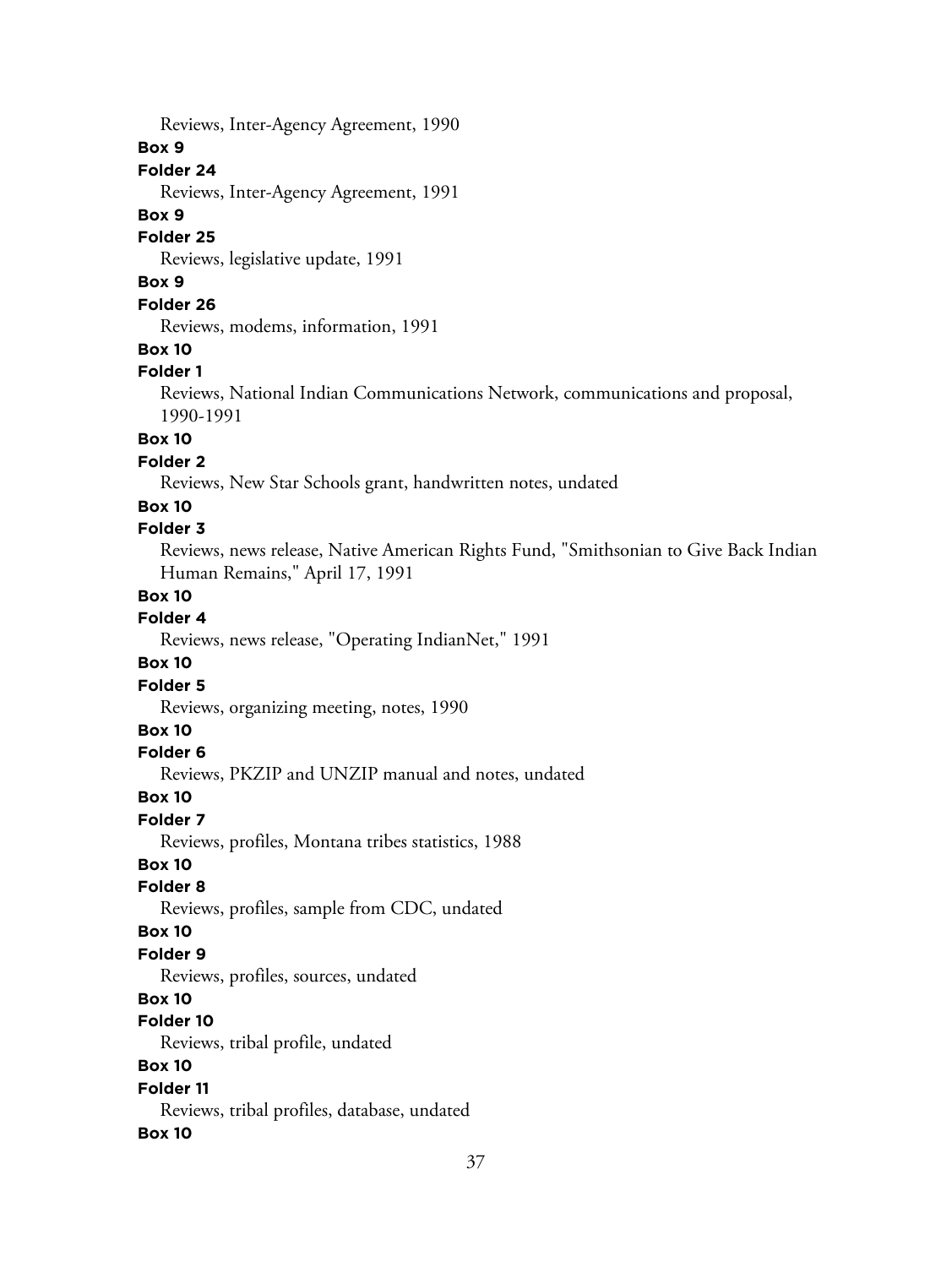38 **Folder 12** Reviews, RBBS Manual, undated **Box 10 Folder 13** Reviews, RBBS Manual part two, undated **Box 10 Folder 14** Reviews, Policy Breakfast Meeting of Native American Community Organization Coalition, 1999 **Box 10 Folder 15** Reviews, "Red Alert," news releases, 1990 **Box 10 Folder 16** Reviews, Reparations/Smithsonian, undated **Box 10 Folder 17** Reviews, Reservation Information Management System, 1990 **Box 10 Folder 18** Reviews, Shareware Manuals, 1986 **Box 10 Folder 19** Reviews, SmartNet instructions, undated **Box 10 Folder 20** Reviews, survey returns, 1991 **Box 10 Folder 21** Reviews, SWITCH (Solid Waste Information Clearinghouse), undated **Box 10 Folder 22** Reviews, SYSOP commands, undated **Box 10 Folder 23** Reviews, Tarbell Proposal and correspondence, 1991 **Box 10 Folder 24** Reviews, tax-exempt forms, 1970, 1985 **Box 10 Folder 25** Reviews, technology materials, undated **Box 10 Folder 26** Reviews, Telecommunications Consortium, correspondence and information, 1990 **Box 10**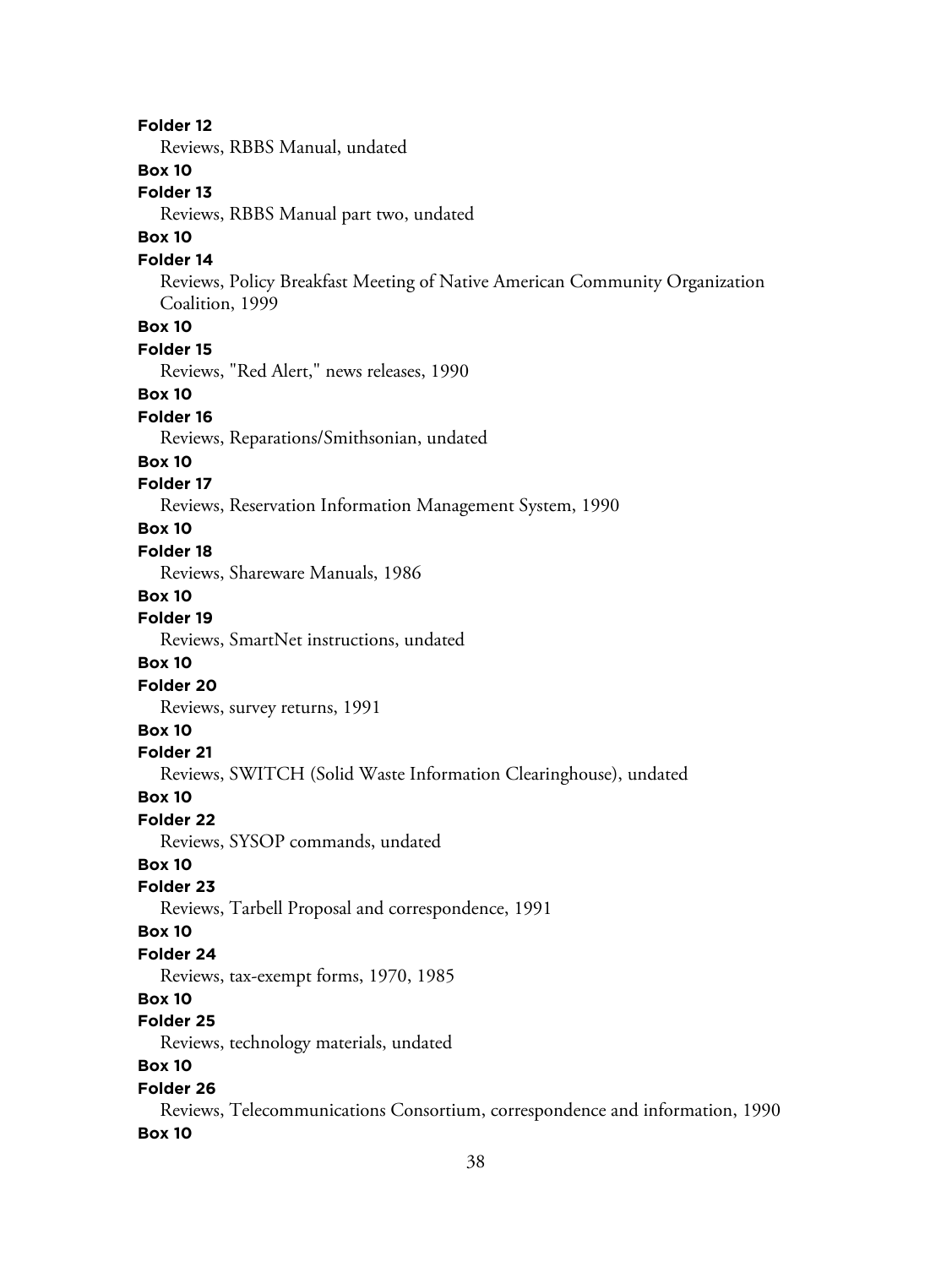Reviews, Telecommunications Cooperative Network Survey, 1991

### **Box 11**

**Folder 1**

Reviews, tribal leaders list, 1990

### **Box 11**

#### **Folder 2**

Reviews, tribal population data, 1991

### **Box 11**

**Folder 3**

Reviews, UNIX equipment, information, undated

#### **Box 11**

### **Folder 4**

Reviews, unprocessed returns, 1991

# **Box 11**

**Folder 5**

Reviews, Washington Representatives Database, undated

### **Box 11**

### **Folder 6**

Reviews, White House Conference on Library and Information Services, 1991

# **Series IV: Restricted**

# **Box 12**

#### **Folder 1**

Administration for Native Americans budget negotiations, 1992

# **Box 12**

# **Folder 2**

Advanced Study grades, 1995

# **Box 12**

# **Folder 3**

Audubon School, graduate celebration preparations, 1998

### **Box 12**

**Folder 4**

Billing, records, 1997

### **Box 12**

# **Folder 5**

Dynamic Computer Solutions, resumes and employee reports, 1991

# **Box 12**

### **Folder 6**

Financial, records, 1996

# **Box 12**

#### **Folder 7**

Financial Aid correspondence, Antioch, 1982-1983

# **Box 12**

### **Folder 8**

IndianNet budget, n.d.